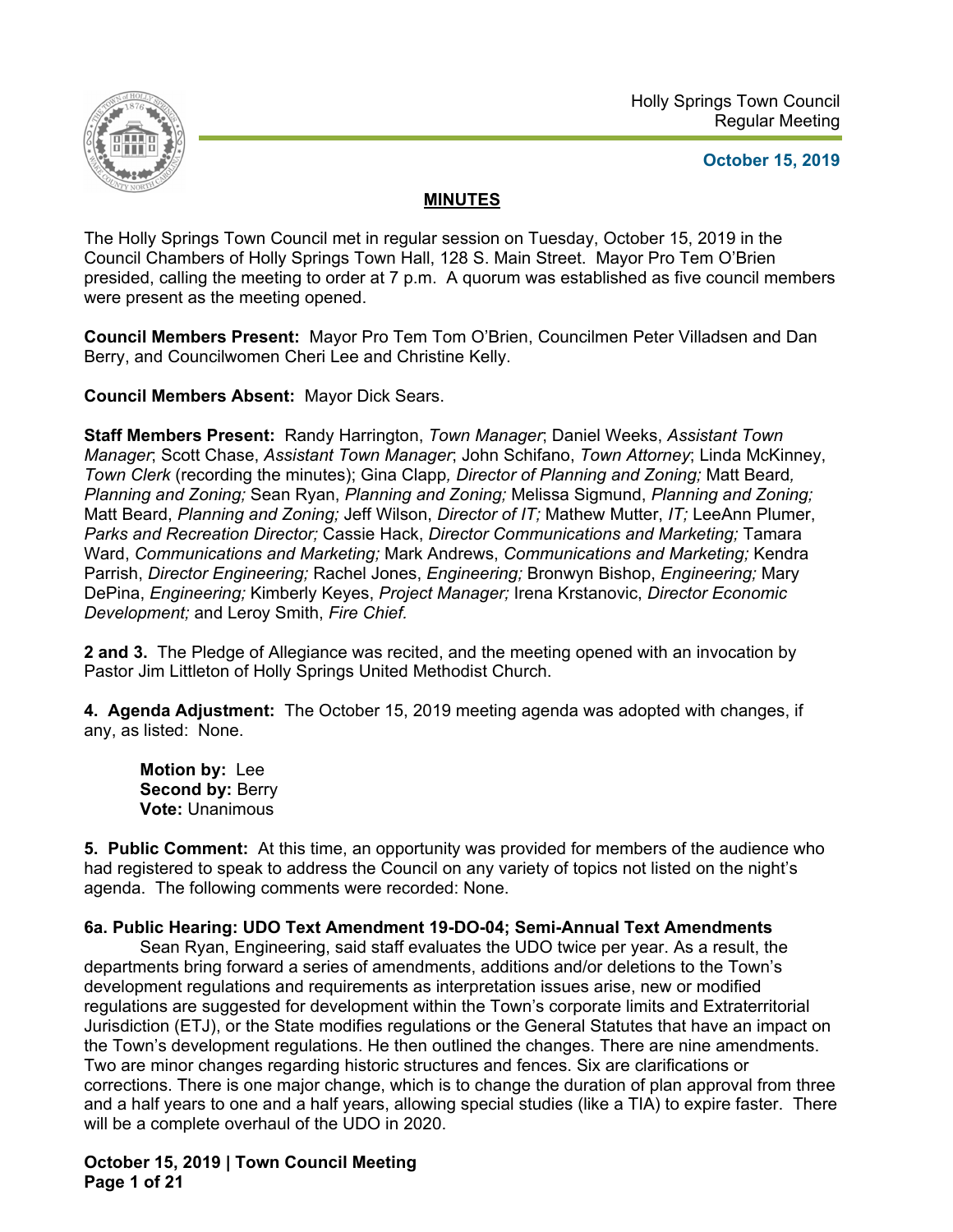## **Planning Board Recommendation:**

Mike Andreas said that the Planning Board discussed the following issues and concerns on 09/24/2019:

- The Board reviewed several of the amendments with staff to gain a better understanding of why the changes were being requested, specifically:
	- $\circ$  The changes regarding solar panels and if additional study was needed. Staff explained that the proposed amendment addresses a current clarification that is needed and that further study will likely occur during the UDO rewrite in 2020.
	- $\circ$  The changes to the decision matrix and if additional consideration of the entire decision matrix is warranted at this time. Staff explained that the proposed changes only update the matrix to account for previously made changes in process and additions for the Technical Review Committee and tree preservation waivers that are needed to provide clarity on who makes certain determinations. The Board determined the changes were appropriate but requested additional conversations on the matrix in the future.

The Planning Board then recommended approval (7-1-2)

Those voting against the motion were:

• Mr. Crandall did not feel he had a clear understanding of the Decision Matrix and wanted additional conversations prior to making a recommendation on the changes to that section of the UDO.

Council asked Mr. Ryan about the changes to the Decision Matrix. He said that there were three primary changes. 1. To remove the Director's recommendation from all the line items where that appears, since that is no longer the practice on plans before the Planning Board and Town Council; 2. Added clarification on the approval of waivers so that the Technical Review Committee can exercise the same authority regarding waivers as the Planning Board; and 3. Items from the tree preservation ordinance were added to the matrix.

Historical structure changes allow setbacks to be different for historical structures in order to allow them more flexibility to preserve historical structures.

Councilwoman Kelly asked about the change regarding solar panels and was told that this change affects commercial/industrial installations to clarify that solar panels do not need to be painted like other roof top installations, and does not affect residential solar panels.

Councilwoman Kelly requested clarification of the scope of minor amendments at a future meeting. Mr. Ryan said that the Planning Board has requested additional training, and staff is working on organizing it. Also with the upcoming rewrite of the UDO, there will be many discussions about these types of distinctions.

With that explanation completed, Mayor Pro Tem O'Brien opened the public hearing. The following input was recorded: none.

There being no input, the public hearing was closed.

**Action:** Motion to adopt ordinance 19-11 to adopt statement of compatibility and approve UDO Text Amendment #19-UDO-04 to modify the text of the UDO as submitted by the Town of Holly Springs.

 **Motion by:** Kelly **Second by:** Lee **Vote:** Unanimous

**October 15, 2019 | Town Council Meeting Page 2 of 21**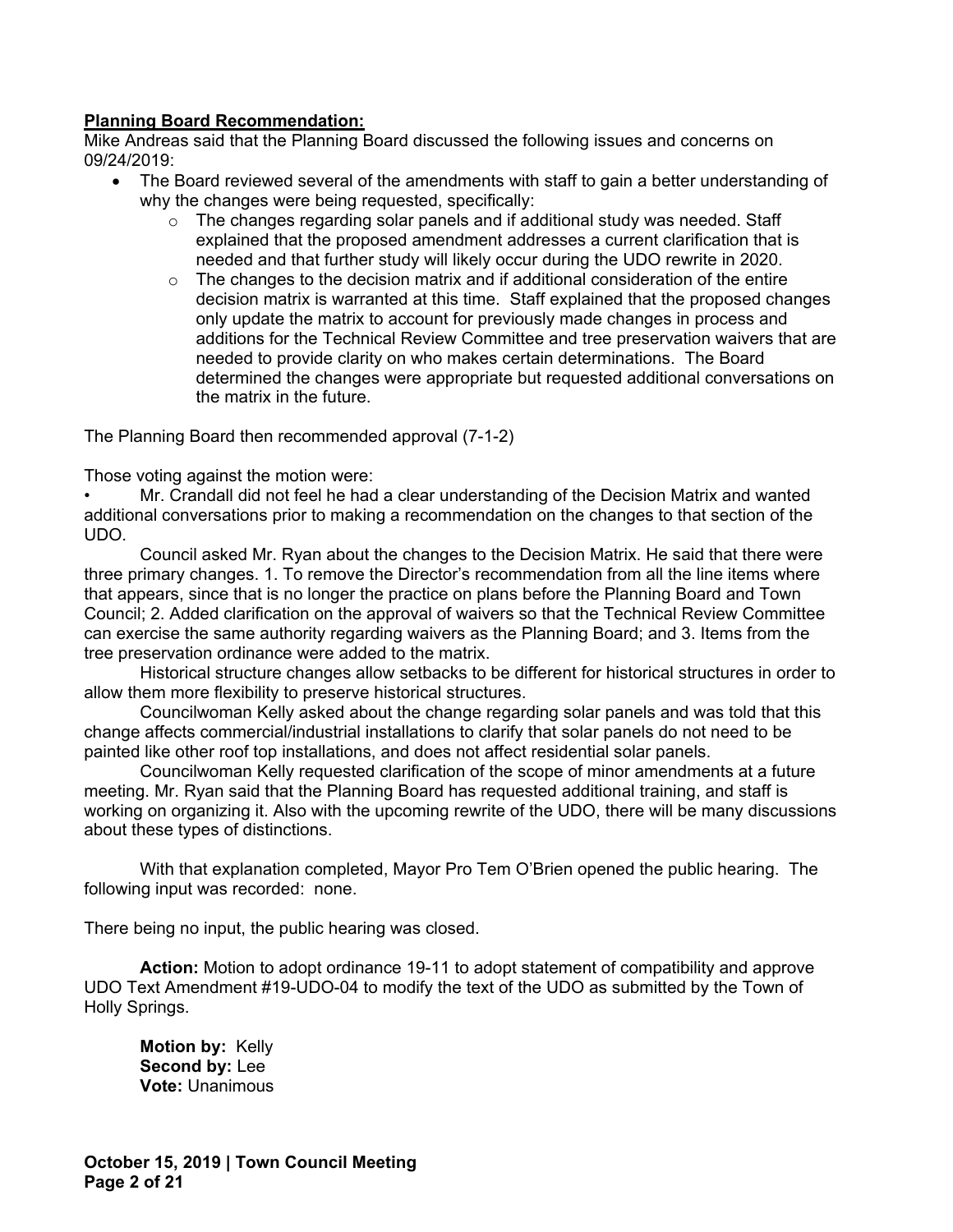# **6b. Public Hearing: Rezoning 19-REZ-02, Holly Springs Quarry**

Melissa Sigmund, Planning and Zoning, said the site is located directly north of the existing Hansen quarry, is located within the Town's ETJ, and is currently vacant and undeveloped and zoned R-30. All properties immediately adjacent to the north east and west of the site are currently zoned as R-30: Residential. The quarry property to the south is currently zoned IT: Industry & Technology. No development plan or annexation is proposed at this time. She said that the requested zoning is consistent with the Heavy Industrial land use designation of the property within the Vision Holly Springs Comprehensive Plan and would create an appropriate transition of uses from the existing quarry site. The applicant intends to use the site to store topsoil that comes from the quarry. They are not proposing to use the parcel as a quarry. There are no new access points, and no new roads proposed. Should someone want to use the property for anything other than what is allowed in the conditions below, they would have to come back before Council for rezoning.

## **Planning Board Recommendation:**

Mike Andreas said that the Planning Board discussed the following issues and concerns on 9/24/2019:

- Who would be responsible for any road improvements along the Rex Road frontage.
	- $\circ$  Since the development is not generating any impacts on the town's transportation
	- network, no improvements will be required, however right of way will be dedicated.
- All zoning conditions must be voluntarily proposed/agreed to by the applicant.

NOTE: The conditions offered by the petitioner that were brought before Planning Board have been slightly modified. Specifically the condition that speaks to the Traffic Impact Analysis (TIA) requirements. The rezoning of this property alone did not trigger a TIA; however, it is still a potential requirement with development, particularly if this property is combined with others for a larger scale project.

Planning Board Recommendation:

The Planning Board unanimously recommended approval (7-0-2)

With that explanation completed, Mayor Pro Tem O'Brien opened the public hearing. The following input was recorded:

Garret Raczek 101 Cicada Place, Holly Springs, said that Hansen Aggregate was seeking the rezoning in order to store "overburden", or aggregate, store machinery build sedimentation basins, and several other uses. Mr. Raczek asked Council to delay the rezoning request until they get more data. The quarry was approved in the late 1980's even though it was within a half mile of homes that had been present since the 1970's. Residents expressed concerns at the time. He read from an unnamed source about the effect of building quarries on plants and wildlife, and adjacent ecosystems. Quarries eventually go below the water table, which causes a cone-like shape, which fills with water that must be pumped out. He introduced Ms. Little as a representative of the neighbors.

Dorothy Little, 6613 Rex Road, Holly Springs, said that the quarry came in under the understanding that it would not affect the neighbors. She said they are on well water and the quarry is affecting the quality of their water. She showed a jar of water she said came from her well, and a white tee shirt to demonstrate what her wash looks like. She said that now the quarry wants to come into the community again and this has affected them and they don't know the repercussions of them coming in and doing more work. She said her community wants to know what is going to happen now. She asked for some help.

Gray Styers, 434 Fayetteville St., Raleigh said that the quarry has operated in this location for a long time and is subject to regulations and inspections. They have worked with town staff for many months. The plans to allow the overburden to be located elsewhere have been provided to staff and officials for many months as the Town worked on its comprehensive plan. He said they are in agreement with the recommendations of staff and with the Planning Board. They are not asking

**October 15, 2019 | Town Council Meeting Page 3 of 21**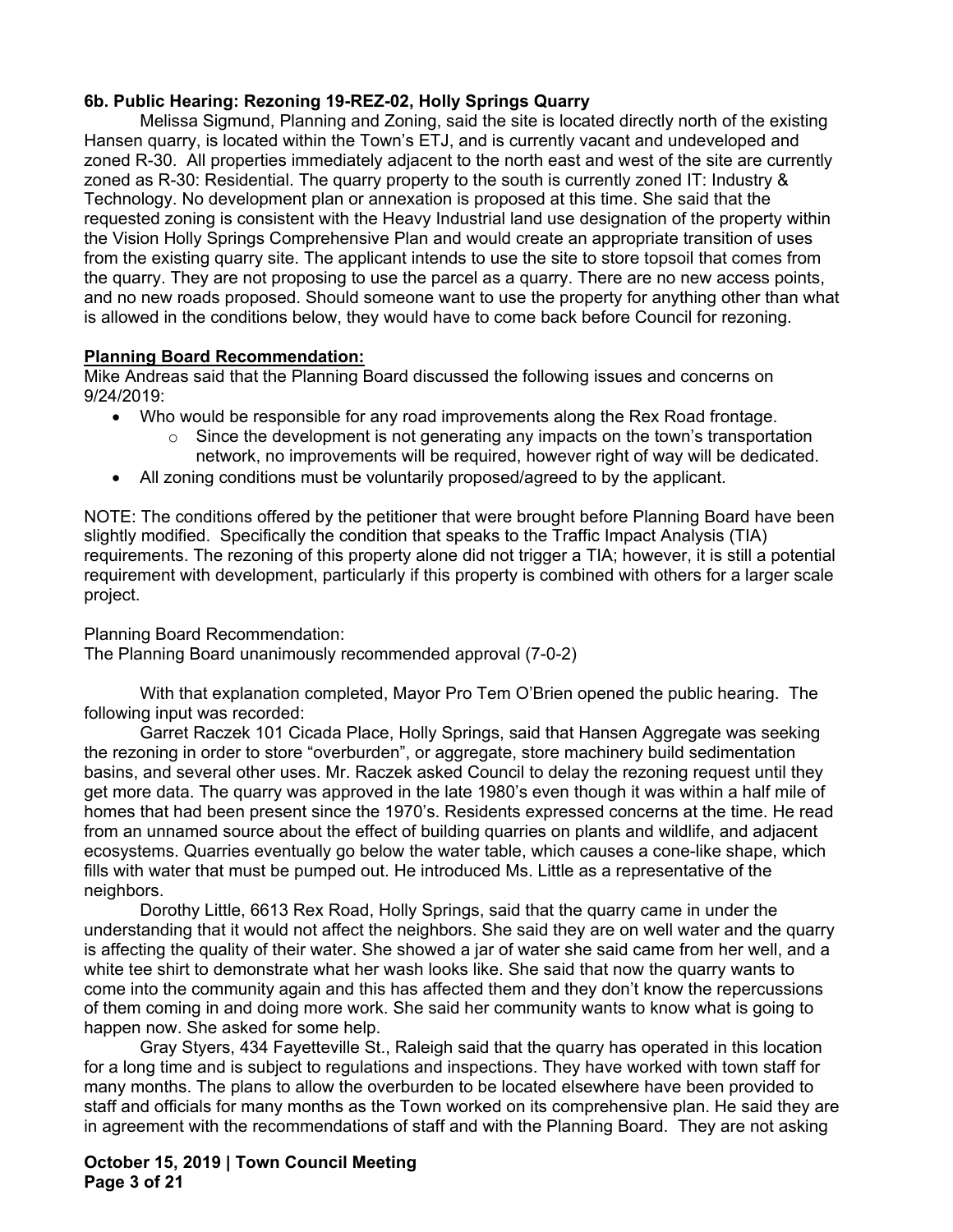for an expansion of the extraction area. That is already subject to the mining plan on file with the State, and the zoning requirements of Holly Springs. That is not changing. The area and depth are all regulated and subject to inspection and none of that changes with this application. He said that all the applicants are asking is to move top soil from where they are already allowed to quarry to another location, where that soil will be planted with grass and then planted with trees. When they are finished moving that soil there will be a forested area. If anything, this application will allow greater buffering, greater separation north of the plant area than there is now. They will not be allowed to do anything but move top soil and manage stormwater. The ultimate outcome of this zoning will be greater buffering. They held a community meeting on September  $12<sup>th</sup>$  and many neighbors showed up. There was no opposition. They met with the Planning Board and no one objected.

Mr. Styers said that there is a lot of misinformation about quarries. There has been a lot of publicity about another quarry in Wake County that people are trying to use in Raleigh politics. But in this instance, the zoning before Council is totally consistent with the town's zoning and land use map. It was designated as appropriate for industrial use. However, subject to the application tonight the property is not going to be used as anything other than a soil storage area. There will be no roads or impermeable surfaces added to the property. The topsoil relocated to this property will be seeded with grass and then planted with trees. He said he would be happy to answer any questions Council had. He said they monitor ground water and the water that comes from the pit. This is the first they have heard of any problem with water in the neighborhood. This is the first time anyone has come to them about such a problem in the 30 or 40 years they have been in operation. Delaying the decision will not change any of the facts. They will make sure that they get the contact information from anyone who wants to give it to them to follow up. They will meet with people who have any concerns, investigate those concerns, and be good citizens as they have been for the past several decades. These complaints have nothing to do with whether this land is consistent with the Town's land use plan and whether or not this rezoning should be approved. For that reason he requested that the rezoning be approved.

There being no further input, the public hearing was closed.

 Councilwoman Kelly said that she wanted to learn more about the smell from the asphalt plant and was very concerned for the citizens who came up to talk about their water, and suggested that now would be the leverage time to work through that.

 Mr. Styers said that at the community meeting residents said that on occasion in the summer time they could smell something from the quarry. They explained to them that it was from the asphalt plant operated by Fred Smith Company at the location. Asphalt plants and their air emissions are also heavily regulated by the State. The odor was not constant, only during temperature inversions on hot summer days. The neighbors seemed to be satisfied, and they were invited to come forward with further complaints. They have not done so. With regards to the drinking water, there is nothing that a quarry puts into the soil. It extracts rock, but it doesn't change the quality of the water there is no physics that they could do anything to the water. It would depend on the depth of the well, the condition of the well, the filters on the well, which he said he couldn't address. But there is nothing that a quarry does to push water out to contaminate a well. Water does seep into a quarry that has to be removed, which could potentially affect a water table, but in terms of contaminating a well that is not possible. We don't put anything in, we only extract bedrock. They would like to meet with the neighbors and examine the construction of their wells and try to figure out what their problem is. They have two quarries in this part of the county, and 12 quarries in Wake County. They have never heard of any quarry putting something into a well; that's not how hydrogeology works.

 Councilwoman Lee said that there are two issues. There are problems with the citizen's water that need to be addressed, but this rezoning does not impact that issue. What is the impact of delaying this zoning?

#### **October 15, 2019 | Town Council Meeting Page 4 of 21**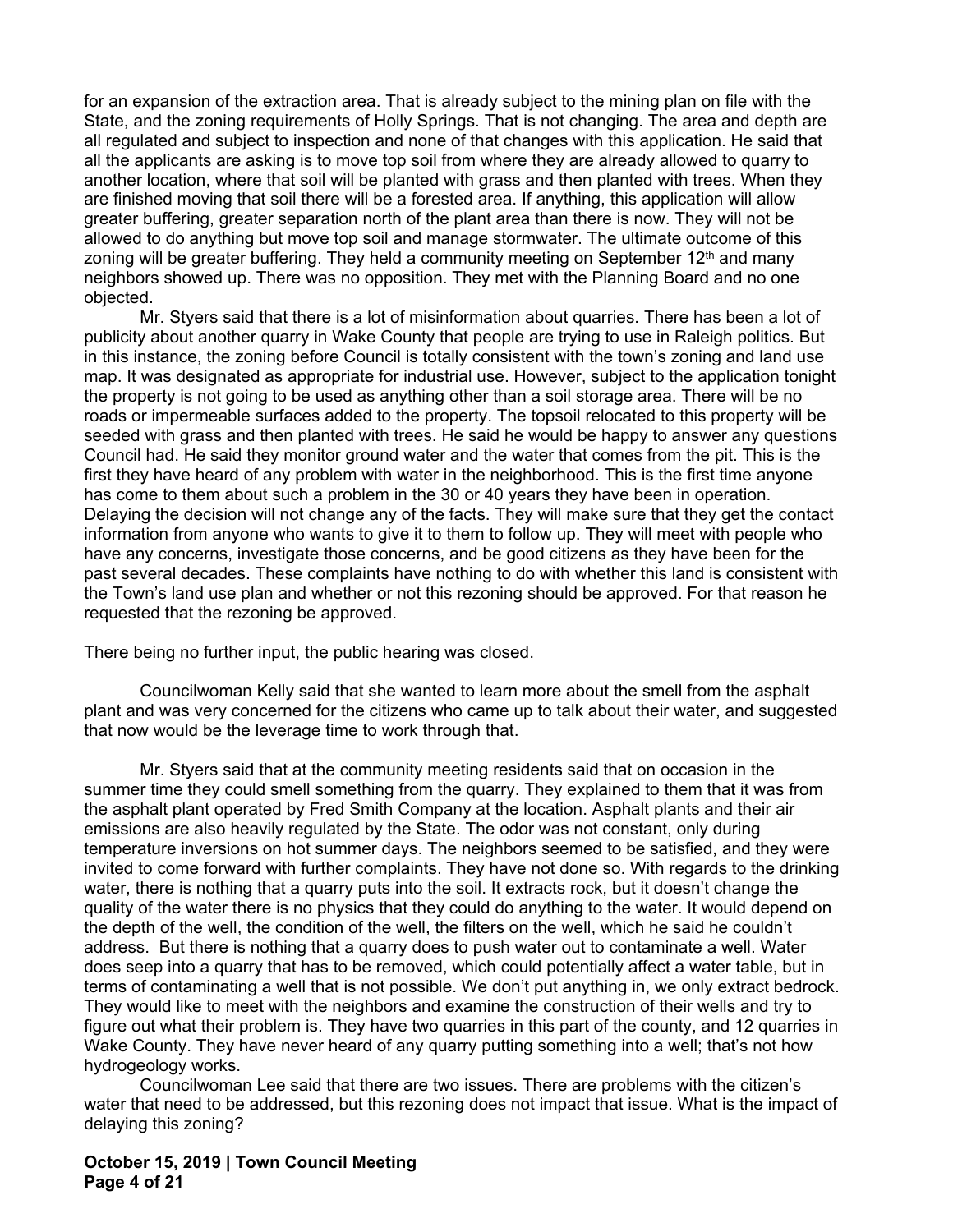Ms. Sigmund said the zoning is not increasing the extraction capacity of the quarry. The land is owned by the same individual, but they are not going to use the property for the same use. The moving of soil has nothing to do with the water issue.

 Councilman Villadsen asked what benefit there was to delaying the rezoning, because it is unrelated to the existing quarry and he didn't know that Council would get better information. The motions before Council are unrelated to this. He said they need to address this issue, but it is a different issue.

 Councilwoman Kelly said Council should delay to let the experts say if it was related or not. Councilman Villadsen said he thought the conversation can happen, but should not delay this vote.

 Councilwoman Lee said that the Town can facilitate a conversation, no matter what happens with this vote.

Randy Harrington, Town Manager, said that the town does not have jurisdiction to regulate water. That is done by the State and those are the people who need to be in the room for that conversation.

Councilman Berry said he did not think the water quality was a factor in the rezoning at this point.

Councilman O'Brien said that these are two separate issues. The Town does need to help the residents. It is very alarming to see water like this. But what Council has in front of them is a matter of moving dirt.

**Action 1:** Motion to adopt Plan Consistency Statement: The requested zone map change from R-30: Residential to IT CU: Industry & Technology Conditional Use is consistent with the Vision Holly Springs Comprehensive Plan since the Future Land Use Plan Map indicates this property Heavy Industrial and the IT CU district will support uses consistent with this. In addition, the proposed zoning conditions will create an appropriate transition of uses from the adjacent existing quarry site.

 **Motion by:** Villadsen Second by: Berry **Vote: Aye:** Berry, Villadsen, O'Brien, Lee **Nay:** Kelly The Motion passed.

**Action 2:** Motion to adopt Rezoning Ordinance 19-REZ-02 to approve the rezoning from R-30: Residential to IT CU: Industry & Technology Conditional Use with the Petitioner's Offered Conditions as stated below.

 **Motion by:** Berry **Second by:** Villadsen **Vote: Aye:** Berry, Villadsen, O'Brien, Lee **Nay:** Kelly The Motion passed.

## **Petitioner Offered Conditions:**

1. Mine equipment and customer trucks may not access the parcel from Rex Road. Only those vehicles presently allowed for residents may utilize the existing driveway to the parcel.

2. Use of the subject properties shall be restricted to the following uses:

- Overburden Storage
- Sedimentation or Fresh Water Basins
- Aggregate Stockpiles

**October 15, 2019 | Town Council Meeting Page 5 of 21**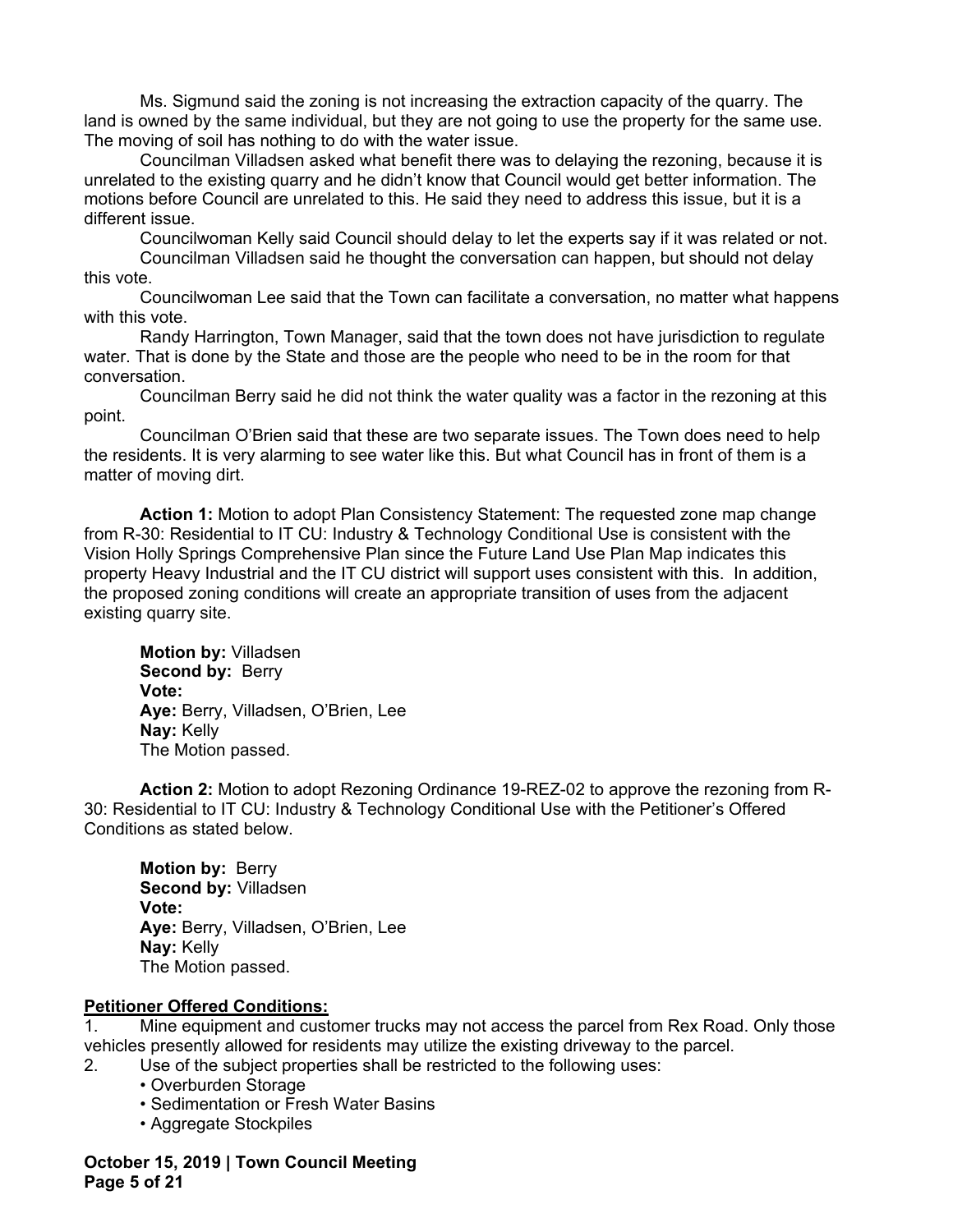• Non-extraction Supplemental Uses (Equipment staging, parking, etc.)

3. As represented on Exhibit "A" of the submittal packet, screening from public view shall be provided by undisturbed buffer, as well as a vegetated screening berm.

4. The Town requires certain fees to be paid upon development of land and for the granting of a building permit. Said fees are listed in the Town's annual budget, and with this rezoning the Developer agrees he/she (i) is familiar with these fees; (ii) does not dispute the reasonableness of these fees as set forth in the Town's annual budget; and (iii) notwithstanding any reimbursements discussed at this time through an Infrastructure Reimbursement Agreement, hereby agrees to timely pay all *normal and customary* fees applicable to Developer in connection with the Project. Such fees are listed in the current year annual budget of fees at the time the fee is due under the ordinary course of development.

5. For the purpose of accommodating the Town's future build out of transportation facilities, Hanson will dedicate the necessary road frontage right-of-way for the ultimate cross-section in accordance with the Town's Comprehensive Transportation Plan.

# **6c. Public Hearing: Development Plan 19-DP-11, Hawthorne at Holly Springs**

Matt Beard, Planning and Zoning, said that the property is subject to a development agreement executed by the town and developer on February 16, 2016 that, among other things, relieves the developer from constructing "public bike lanes or sidewalks along Ralph Stephens Road or Main Street…" This agreement was entered into as a condition of a settlement agreement regarding the eminent domain action for the construction of the Main Street/Ralph Stephens Road improvements. He clarified that the parking plan in the packet was incorrect, they are not requesting any parking waivers and the parking is within the Town requirements.

He said that the Southern Crossroads Master Plan was originally approved on February 7, 2017 and subsequently amended three times, with the most recent amendment approved August 24, 2018. The Master Plan established Architecture and Site Design requirements beyond the base requirements of the Unified Development Ordinance that this project was required to comply with. The parcel was zoned R-MF-15: Multifamily Residential on March 15, 2016.

 Mr. Beard said that the 185 unit multi-family project will be located at the intersection of Piney Grove-Wilbon Rd. and Southern Crossings Blvd. This project is the second of two parcels identified for multi-family residential development within the Southern Crossroads Master Plans, the first being The Exchange, which is currently under construction. The swimming pool has been relocated from the preliminary plan because the UDO requires that pools must be at least one residential block from a major road. There are plans for connection to other town greenways.

 Rachel Jones, Engineering, said that the original TIA was approved in 2017. This project generated a trip memorandum. The anticipated buildout in the original TIA was 2021 so they are within that original time frame.

# **Planning Board Recommendation:**

Shaun McGrath said the Planning Board discussed the following issues and concerns on September 24, 2019:

- Location of the playground;
- Lack of pedestrian connectivity to adjacent developments due to Developer's Agreement;
- The timing of the TIA;
- Concern over proximity of residential buildings to the power lines.

The Planning Board recommended approval (4-3-2)

Those voting against the motion were:

- Mr. Madoni based on the lack of additional amenities provided other than the bare minimum requirements.
- Mr. Crandall based on the Electromagnetic field exposure from the power lines to the 3 nearest apartment buildings.

**October 15, 2019 | Town Council Meeting Page 6 of 21**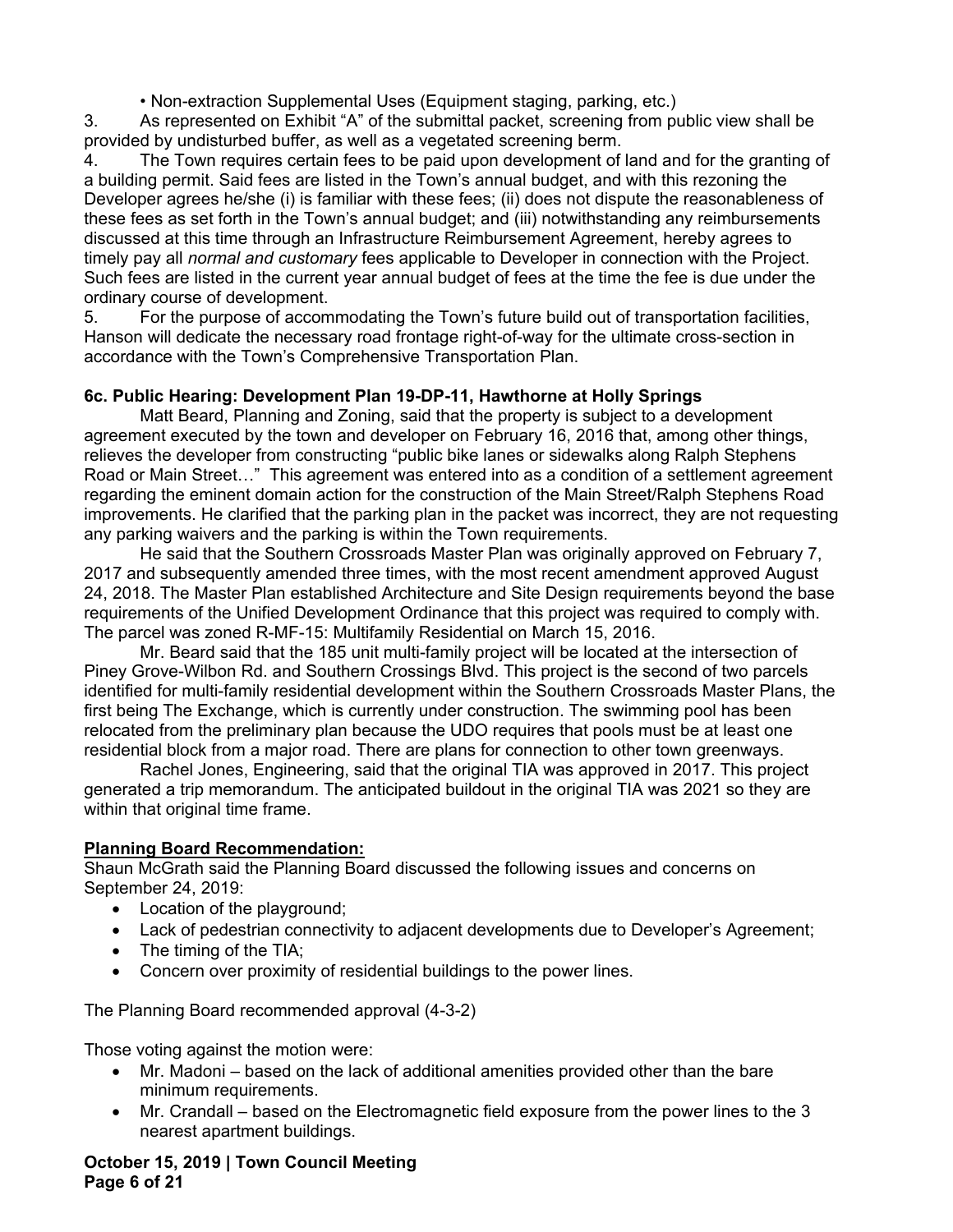Mr. McGrath – based on the lack of connectivity for this area with the rest of the town.

With that explanation completed, Mayor Pro Tem O'Brien opened the public hearing. The following input was recorded:

Bill Brian, Morningstar Law Group, Durham. He said he represents Southern Crossroads, and Hawthorne. He introduced the team, and said that Hawthorne's obligation was to introduce the site plan and show that it complies with the Town's rules.

There being no further input the public hearing was closed.

Phil Payonk of Hawthorne Residential Partners Greensboro, NC, said they had worked closely with staff to come up with a plan that everyone can be enthusiastic about. He showed an elevation of what the project might look like. The colors are all within the Town's color palette and these designs have been well received throughout North Carolina. He listed some of the amenities that will be offered to residents, including a salt water pool, grilling pavilion, 24 hour business center, Starbucks coffee bar, pet park and pet wash, volleyball court, club house, and fitness center. He showed example photos from projects around the state. He said the playground will have a six foot high metal fence as well as landscaping. There will be a berm area with mature trees, various bushes to help screen, and some native grasses and other plants. They will work closely with the town to make sure it fits within the guidelines.

Councilwoman Kelly asked about elevators for the three story buildings. Mr. Payonk said that the three-floor split building does have elevators.

Councilman Berry asked if they considered that adding connectivity would enhance the quality of life for the people who will reside here. Mr. Payonk said that there are sidewalks on Southern Crossroads Blvd. and residents can cross the street and have access to sidewalks over there. They are comfortable with the connectivity they have now and hopefully it will improve in the future.

Mr. Brian said that it was a trade-off that the Town made, in order to pay his client less money during the condemnation process. The road was built in a way that makes it harder to build sidewalks right now, because the road isn't developed properly to engineer sidewalks. This agreement was adopted by the Town with full knowledge. So yes, that is the Town's responsibility. Councilman Berry said he understood, but the town has changed since 2016, and he thought this was an opportunity for them to increase the quality of life for their residents. Mr. Brian said that this plan is consistent with all applicable law, and so he would ask Council to approve it.

Councilwoman Kelly said that one of the things that developers have come to the table with before, is that they understand the spirit of the town has changed and they willingly change their plans. Councilwoman Lee said she didn't see a problem with tabling this and having the discussion. Mr. Brian said if Council tabled this, the developers would be held hostage. They have met the legal requirements, and thus have the right to be approved. To not approve it is problematic. Councilman Berry said that the only leverage Council has is to table the plan, and entertain the conversation to have more comfort with what they are approving than to approve it without understanding.

Councilman Villadsen asked for an explanation of why there are no growth stubs to provide connectivity. Rachel Jones, Engineering, said the neighboring site is the Exchange project. They do have a connection to the trail that is being built there. There is not cross vehicle connection between the two properties. Councilman Villadsen asked about the difference between a single family neighborhood and these projects for connectivity. Ms. Jones doesn't know history of Exchange. Councilman Villadsen said there seems to be a glaring omission of connectivity. Councilman Berry asked if it was part of the developer agreement, or is it the developer's decision. Mr. Payonk said that there is not a road there, so there's nothing to connect to. South of the project is a wetlands area, so there can be no connectivity there. The Exchange project was approved several years ago and there was no plan for connectivity.

**October 15, 2019 | Town Council Meeting Page 7 of 21**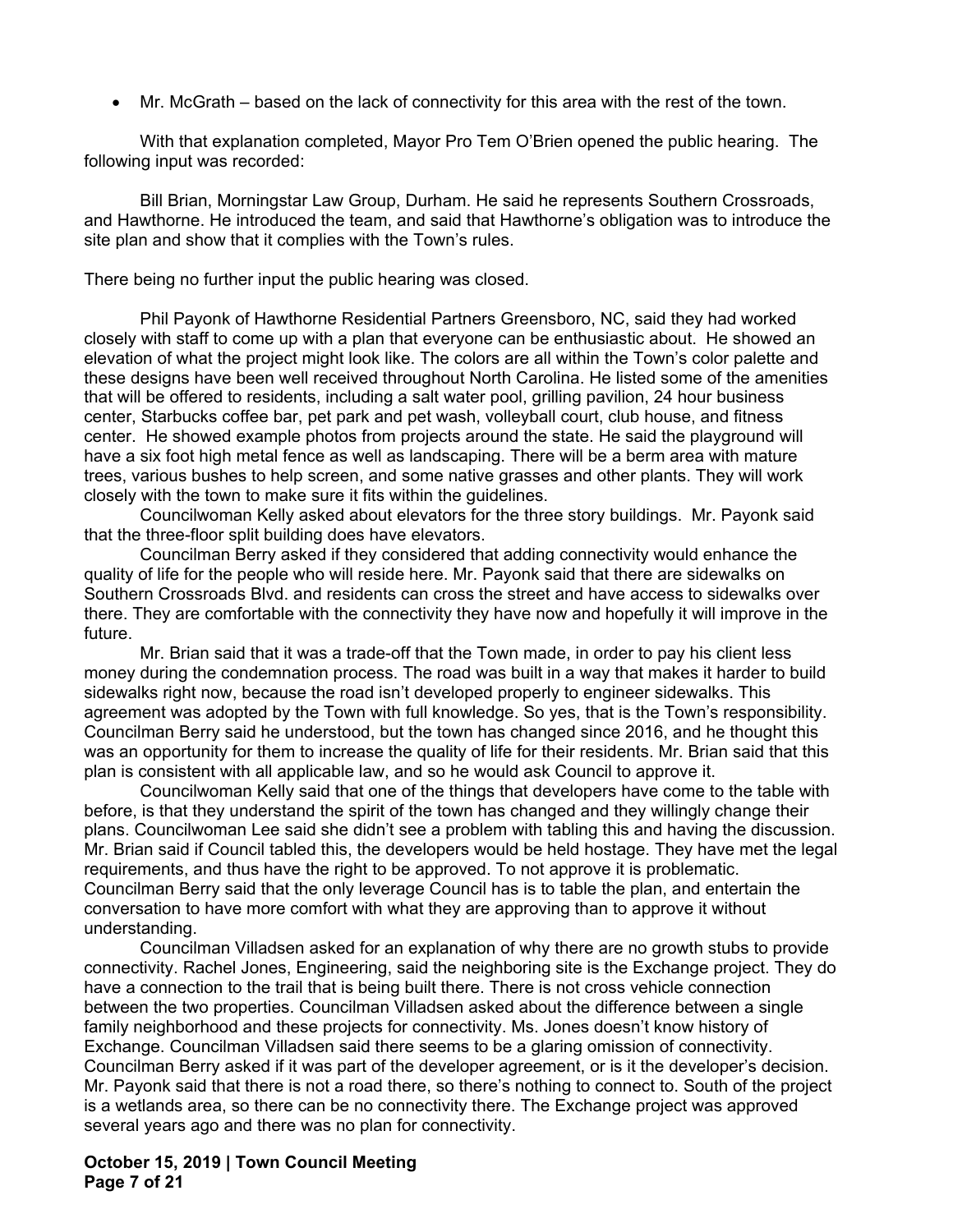Councilwoman Kelly said that the power easement has parking underneath. Does the project include the easement? Mr. Beard said that the typical practice is to include all of the area, in and outside of easements, in density calculations. The other project you are thinking about has a special exception to not use that easement. Councilwoman Kelly asked what else was under the easement, asked if Council needed to have a conversation on how easements are calculated and what is allowed. She said she doesn't see them as workable area, in general.

**Action:** Motion to table Development Plan 19-DP-11 for Hawthorne at Holly Springs and have staff hold conversations with the developer regarding pedestrian connectivity.

 **Motion by:** Berry **Second by:** Kelly **Vote:** Unanimous

#### **6d. Public Hearing: Special Exception Use 19-SEU-07, Homecrafted Brewpub**

Matt Beard, Planning and Zoning, said that on October 6, 2015, Homecrafted received approval for a Special Exception Use to open their retail sales business selling homebrew equipment and ingredients at 101 Tradition Trail within the Holly Springs Business Park, Tract 11. The applicant would like to construct a Tasting Room in association with the current business operating at this location. According to the Unified Development Ordinance, in order to add the Tasting Room use to the site, a Special Exception Use must be granted by the Town Council.

 Mr. Beard outlined the definitions of Bar, Nightclub, Artisan Food and Beverage Producer, and Tasting Room.

#### **Planning Board Recommendation:**

The Planning Board did not discuss the following issues and concerns on 09/24/2019 and recommended approval (7-0-2)

There is not road striping in this area.

With that explanation completed, Mayor Pro Tem O'Brien opened the public hearing. The following input was recorded:

Adam Reinhard, 101 Tradition Trail. He is the owner, and only employee of Homecrafted. He has been open for about five years, and in Holly Springs for the last 3.5 years. His current use is sales of home brewing supplies, a brew-in on location to allow people to come brew in their facility, and retail ABC sales. They want to add the tasting room and eliminate the brew-your-own. It will be very small, only ten gallons at a time. With this change from retail to industrial, it decreases the parking needs by one parking space. He said they have spots in the back for employees and could have customer overflow parking there. They have the complete opposite hours of the other tenant, which is Monday to Friday 9-5, while Homecrafted is after 5 and on weekends.

There being no further input the public hearing was closed.

Councilwoman Kelly asked if they were planning to have food trucks or other vehicles. Mr. Reinhard said he would like to and has a really good spot for them, off to the side, not encroaching on the parking.

Councilman Berry asked if there were any compliance issues, in that they have the tasting room already but are now asking for the Special Exception Use. John Schifano said that they would have had to go through the police department and get a permit, so he would assume they had to show compliance.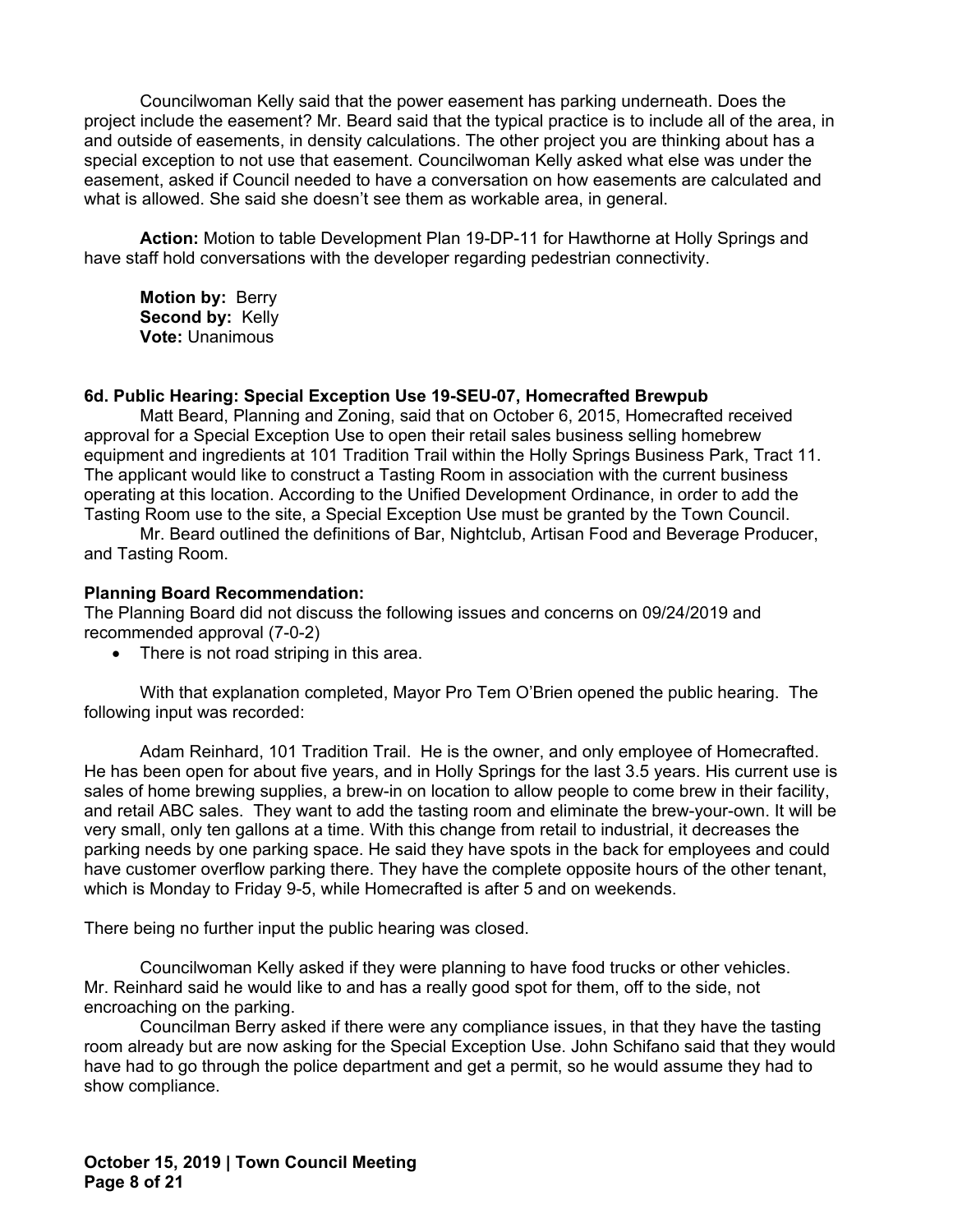**Action:** Motion to make and accept the Findings of Fact for consideration of and to approve Special Exception Use 19-SEU-07, with the conditions stated below.

 **Motion by:** Villadsen **Second by: Kelly Vote:** Unanimous

### **Conditions:**

1. All operations must adhere to the evidence submitted by the applicant as stated in the findings of fact submitted and those findings of fact specified by the Town Council in conjunction with 19- SEU-07.

Town attorney was asked to investigate the compliance issue.

### **6e. Public Hearing: Special Exception Use 19-SEU-08, Eisenhower Brewpub**

Matt Beard, Planning and Zoning, said that on April 9, 2013, the Town Council approved Development Plan #13-DP-01 to allow for the conversion of the single-family residence located at 9204 Eisenhower Drive to a Professional Office building. The building is currently occupied by Lighthouse Recruiting, which will be relocating to The Block on Main Street when it is completed.

He said that the applicant would like to convert the existing structure into a brewpub with onsite craft beer production and consumption, and retail sales. According to the Unified Development Ordinance, a Special Exception Use for an Artisan Food and Beverage Producer must be granted by the Town Council in order to add beer production and consumption as part of the business at 9204 Eisenhower Dr.

There will be no proposed changes to water and sewer services, and no change to the development plan approved in 2013.

There were some concerns about parking in the case of an event on the property. The applicant said in their Findings of Fact that they would comply with all Town parking requirements.

#### **Planning Board Recommendation:**

The Planning Board did not discuss any issues and concerns on 09/24/2019, and recommended approval (7-0-2)

With that explanation completed, Mayor Pro Tem O'Brien opened the public hearing. The following input was recorded:

Adam Reinhard, we will be closing down the current location with the current uses and moving to Eisenhower. I believe there are adequate parking spaces, and there is plenty of land with off street parking, on the grass.

Betty Mitchell, 9212 Eisenhower Drive, said that she had concerns about what kind of business this would be. Will people come to drink alcoholic beverages? If so, how many people will it accommodate? Will there be enough parking? What are the hours? Will there be loud noise? There's already a bar in the shopping center, why do we need two? She said she has lived on Eisenhower for 41 years and lives there for the peace and quiet. She said that anytime you are serving alcoholic beverages, things can get out of hand. She is concerned about safety, because she would be living next door to a bar and she doesn't see that as a good or great idea.

There being no further input the public hearing was closed.

Councilwoman Kelly asked what could be done to engage with neighbors to address their concerns. Going from an office building to a tasting room is a big change. Mr. Reinhard said he had knocked on the doors and the neighbors who answered did not have any problems. If Ms. Mitchell

**October 15, 2019 | Town Council Meeting Page 9 of 21**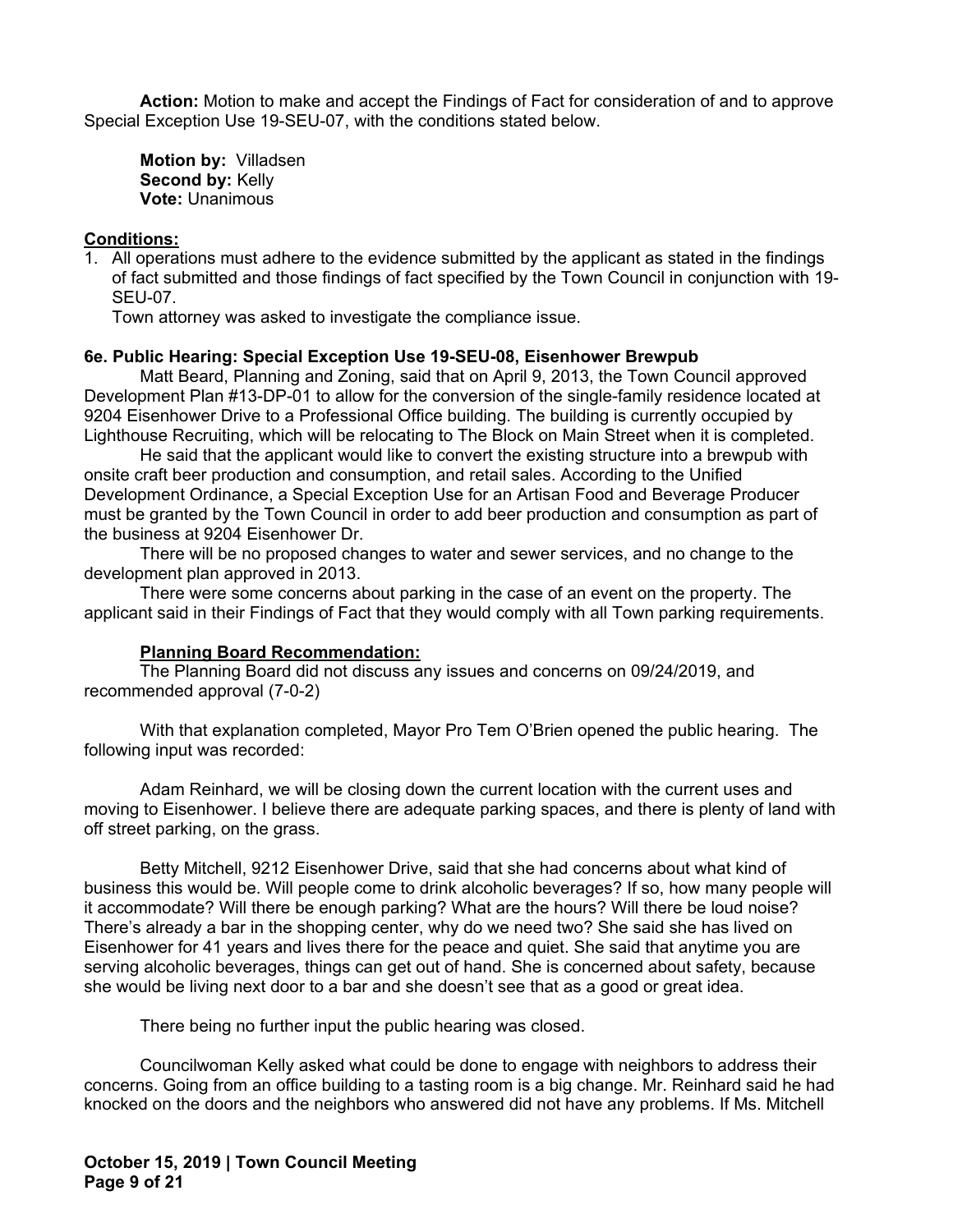is the one who lives on the left, she didn't answer her door, so he left his card but did not hear back from her. He did make a good faith effort.

He was asked to answer her questions. He said the product will be artisan beer, in 10 gallon batches. The tap room will be 500 sq. feet, so no more than 10-12 people at a time. It is a wide open building with one wall that is a structural wall that they will design around. He doesn't see being open past 8:00 pm on weekdays, 10:00 pm on Friday and Saturday, and 8:00 pm on Sundays, after the second football game ends.

Councilwoman Lee asked what the difference was between a tasting room and a bar. Do people come and have a drink with their friends?

 Mr. Reinhard said in the morning they will be brewing, no one will be coming in and out. Until 5:00 they will sell home-brew supplies, and in the evening there will be 4 to 8 things on tap. People will come to try them, but that won't be their main line of business. There will be other activities, and they just happen to have something on tap.

Councilwoman Kelly asked if he had held a public meeting for the neighbors so that they can know what's going on. Mr. Reinhard said he had knocked on doors, but hadn't held a meeting. Councilwoman Kelly said that this changes the feel of the neighborhood more than an office building does. She would like to table it until the applicant has a chance to talk to the neighborhood.

Councilman Villadsen said that the current use as an office has people coming in and out but there's no noise or outside activity. He thinks that there needs to be more information given to the neighborhood about how much more impact this would have.

Mr. Reinhard said they would not have outside seating, everything will be inside. He said there is no bar on the same street, just the Italian restaurant. The tasting room would be 5% of their business, not their main moneymaker. Once they are brewing and selling more they won't have to sell other people's beer.

Councilwoman Lee and Councilman Villadsen expressed a desire to table until Council gets resident's input, and applicant has a Q&A session to see if he can hear, and maybe alleviate neighbors' concerns.

**Action:** Motion to table.

 **Motion by:** Lee Second by: Kelly **Vote:** Unanimous

### **7a. Consent Agenda**

The Council approved a motion to approve all items on the Consent Agenda. The motion carried following a motion by Councilwoman Lee, a second by Councilman Berry, and a unanimous vote. The following actions were affected:

7a. Minutes – The Council approved minutes of the Council business meeting held October 1, 2019 and the workshop held October 8, 2019.

7b. Monthly Administrative Budget Amendments – The Council received a report of monthly administrative budget amendments approved by the Town Manager. *A copy of the budget amendment report is attached to these minutes.* 

7c. Fire Engine Purchase Contract - The Council approved a contract with Atlantic Coast Fire Trucks for the purchase of a fire engine.

7d. Position Reclassification - The Council approved the reclassification of a position: Fleet Services Supervisor SG 79 to Fleet Services Manager SG 81.

**October 15, 2019 | Town Council Meeting Page 10 of 21**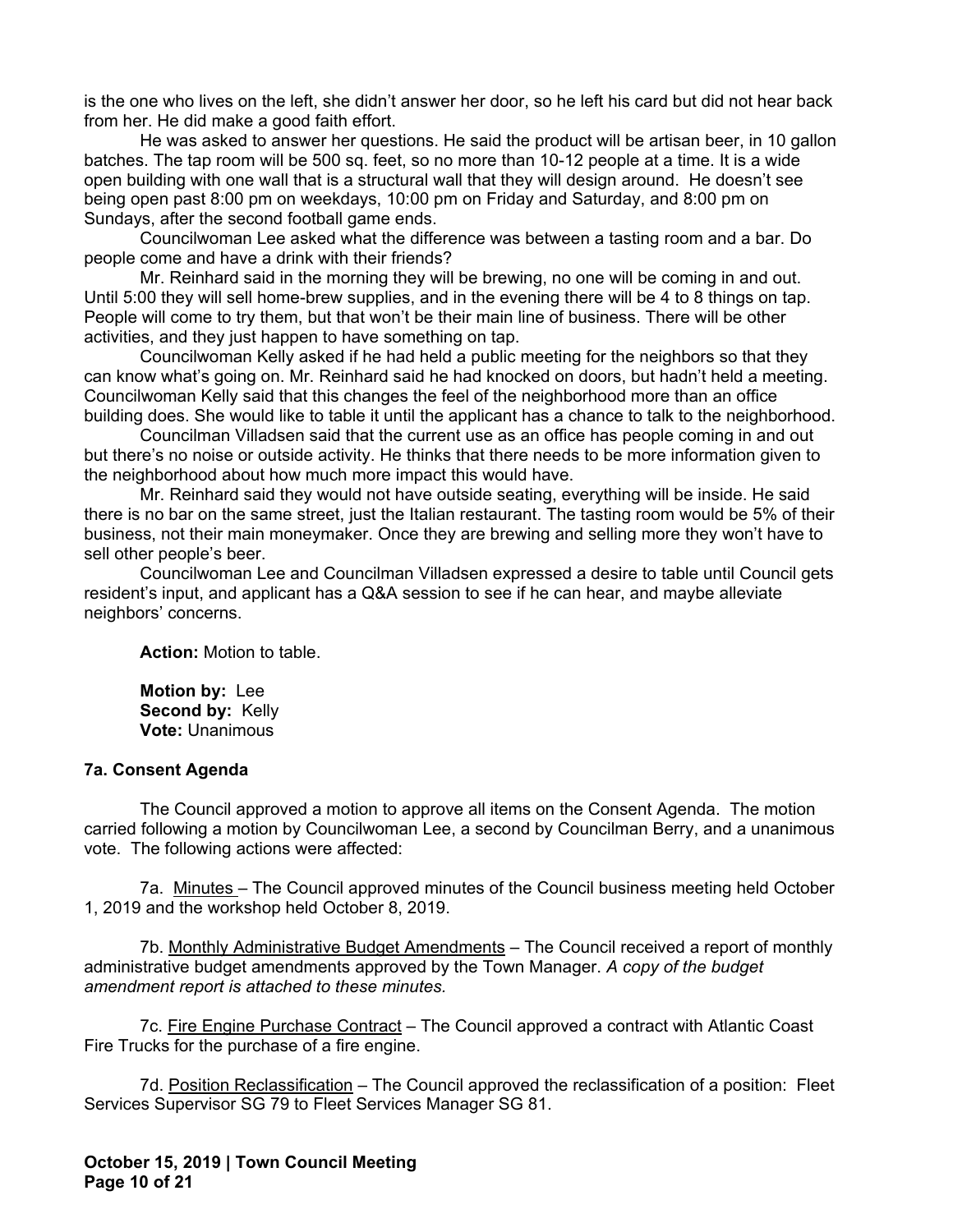7e. Funds from Needham Norris House - The Council approved moving the funds from the sale of the Needham Norris House from the General Fund to Parks and Recreation Reserves.

7f. Main Street Right Turn Lane & Holly Springs Road Widening Phase 2 – The Council approved two traffic signal agreements with NCDOT, one for a right turn lane on Main Street and one for the Holly Springs Road Widening Phase 2; a contract with Leaf & Limb for tree risk and health assessment, tree protection and construction monitoring; and a budget amendment to transfer funds from the interfund loan to the project account. *A copy of the budget amendment is attached to these minutes.* 

7g. Avent Acres storm drainage improvements – The Council approved a project budget to survey, design and construct stormdrain repair project. *A copy of the budget amendment is attached to these minutes.* 

## **8. UNFINISHED BUSINESS**

### **8a. 19-CPA-01 Vision Holly Springs Land Use & Character**

Melissa Sigmund, Planning & Zoning said that the intent this evening is to continue the discussion of the revision to the Vision Holly Springs Comprehensive Plan which was originally adopted in 2007. There have been various amendments over the past 12 years, but the Town has seen a tremendous amount of growth and change, and updating the Land Use & Character portion of the plan will ensure that the plan accounts for current conditions and considers the community's values and vision for the future. The updated Land Use & Character section of the comprehensive plan is a policy tool that will guide decisions regarding individual development proposals, influencing the look and feel of the town for years to come. It will also provide a framework for strategic planning and capital investment throughout town.

 She recapped the various opportunities the public has had to engage with the update of the Comprehensive Plan, including stakeholder interviews, community advisory committee meetings, community ideas exchange workshop, Planapalooza, a draft plan presentation open house, interactive website, and finally a Public Hearing on September 17, 2019.

Ms. Sigmund said that if the plan is adopted several related projects will begin:

- Quick-Fix changes to the Unified Development Ordinance (Fall/Winter 2019)
- Updates to other sections of the Comprehensive Plan: Parks & Recreation (Fall 2019), Transportation (Summer 2020). This is part of the 5-year rotation schedule that was previously presented to Town Council in 2018.
- Update to entire Unified Development Ordinance (Spring 2020-Fall 2021)
- Other projects for future consideration: Specific Area Plans (e.g. Village District, I-540 Regional Center, etc.)

Matt Noonkester, with City Explained outlined the process they went through, with community engagement and other stakeholder meetings. He highlighted six items where concern had been expressed.

 1. Location and intensity of land designated "mixed residential neighborhood" in the southern planning area.

 2. Why almost all developable land in the planning area was designated "mixed residential neighborhood" on the future land use map.

 3. The transition between "mixed residential" neighborhood areas and "residential neighborhood" areas, especially in terms of transition from urban to suburban to rural context areas in the southern planning area today and in the future.

 4. Many places designated for mixed residential neighborhoods in the southern planning area do not have utilities yet available to support them.

 5. How we are planning to measure success or adherence to the recommendations when a lot of recommendations in the document are already being done.

**October 15, 2019 | Town Council Meeting Page 11 of 21**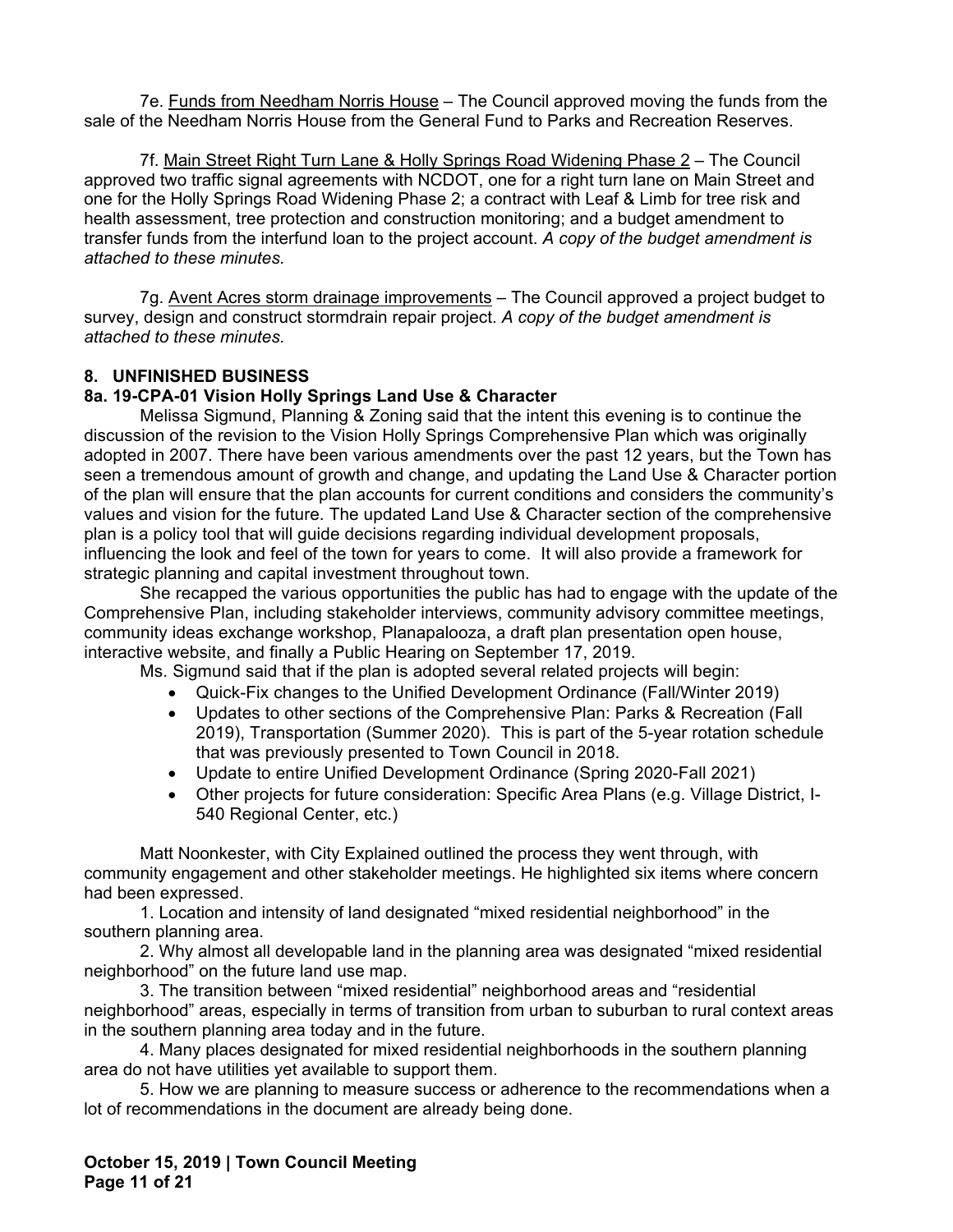6. The initiative of moving away from a density evaluation to a character evaluation for proposed projects, and how to ensure the UDO is updated timely and is adopted consistently with the implementation of this plan, specifically the potential lag between policy and ordinance tools that could be exploited by developers.

Mr. Noonkester said the future land use map lays out locations, types, densities, way beyond town limits, going all the way to the ETJ. The map was drawn with the idea of full buildout, no matter how long it takes. Overall, at the highest level, it wasn't a dramatic change. There is more open space, and some suburban development changed to "urban space." Currently the southern area has suburban residential, some areas for rural, density of  $1 - 2.5$  units per acre. Some of that is already being built. The new plan has two new ways to describe residential. There is single family detached housing, with varying lot sizes to allow different housing types in the same neighborhood. There is more open space, in and around the residences. Mixed residential would allow varying density with the most density in the interior of the site, with less density around the periphery. They looked at the different things going on in the southern planning area, looking at the water plan and sewer service area. The long range plan shows that the entire area could be served by water and sewer in the future. This area matches up against other jurisdictions' planning areas, and they looked at those uses to try to match like to like. There are neighborhood activity centers within these mixed areas. The question about how to transition, he said, is all about design. Alleys, street design, open space, building scale, and architecture can all assist with transition.

 The maps showed a full buildout. It is not expected that it will all be done at one time. The full map gets taken up with the water plan, the parks plan, and others. This is not a frozen in time document. It is ok to change it down the road as things change in Town. It is meant to be a guide to preserve the character of the Town. There is a symbiotic relationship between this map and the transportation, parks, and water maps. There will be back and forth as the other maps are updated. He showed examples of built neighborhoods with varying lot sizes and types of housing, as well as the use of the elements he described above.

Council thanked him and said the examples were helpful.

Councilman Berry expressed concerns that the current map will allow developers to start bringing too much dense development to Council.

**Action:** Motion to adopt Resolution 19-30, replacing Section 1 of the Vision Holly Springs Comprehensive Plan, Section1: Land Use & Character Plan dated September 17, 2019 with staff recommended modifications to text and maps, subject to final edits to layout and design of the document.

 **Motion by**: Kelly  **Second by**: Lee  **Vote: Aye:** Kelly, Lee, Villadsen, O'Brien **Nay**: Berry The Motion passed.

#### *Mayor Pro Tem O'Brien called a 10 minute recess at 9:35 pm. The meeting was called to order again at 9:45 pm.*

#### **8b. 16-DP-17-A02 / 19-WAV-07, Peterson Station**

Sean Ryan, Planning and Zoning, said that Peterson Station was approved on June 20, 2017. The project was approved under the Mixed Use Option in the UDO and includes vertical mixed use buildings along Sunset Lake Road with ground floor commercial and retail and a total of 310 multifamily dwellings with a gross density of 16.43 units per acre. A plan amendment was approved in May 2019 to modify the location and arrangement of buildings, adjust the layout of the parking area, and modify the open space layout. The number of units and density did not change

**October 15, 2019 | Town Council Meeting Page 12 of 21**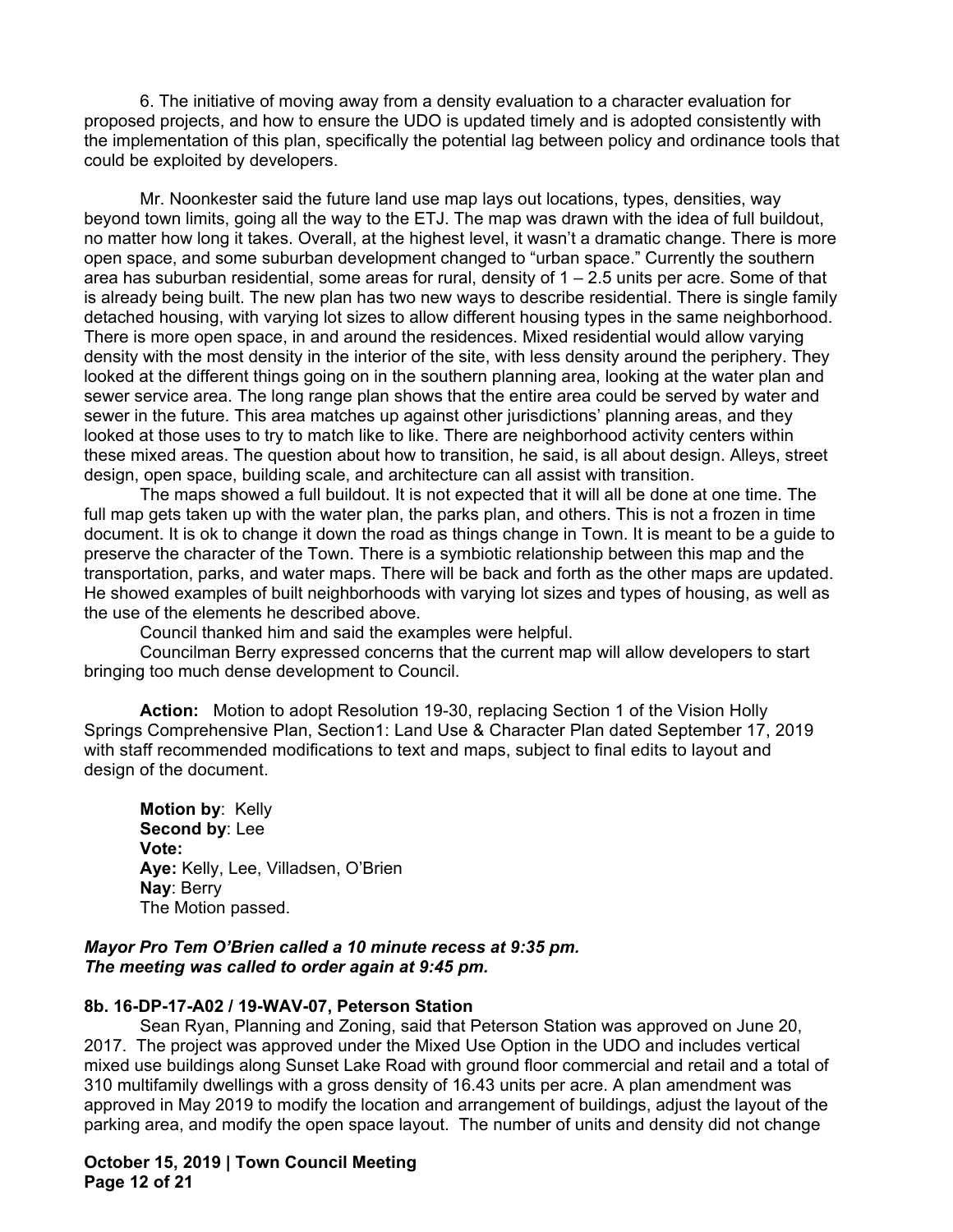and parking, open space, and building footprint area changes were within the established allowances. In accordance with UDO Section 9.05 D. 5. the proposed modifications qualified as a Minor Amendment. The majority of the project area was zoned LB Local Business in 2016 with a portion of the project area being zoned LB Local Business in 2005. The project area is designated as Very High Density Mixed Use on the Northeast Gateway plan land use map.

Mr. Ryan said that the purpose of the amendment is to modify the building elevations. Unified Development Ordinance (UDO) Section 9.05 D. 5. states that a substantial change in building design, building material selection, or percentage of various building materials utilized constitutes a major amendment and requires approval from the Town Council. This project was last before the Town Council on June 18, 2019. The Town Council requested additional modifications to the elevations and for the petitioners to conduct a meeting with the neighbors to gauge community reaction. New elevations have been submitted for Town Council review and consideration and the requested waiver for the amount of brick (primary façade material) on the building has been modified to reduce the waiver requested since they have added additional brick on the front corner elevation and made adjustments to adjacent building sides. He showed the evolution of the elevations.

The following waivers have been requested (specific waivers outlined in the resolution):

- $\circ$  19-WAV-06: Primary Facade Materials to allow for a reduction in the Primary Building Material.
- $\circ$  19-WAV-07: Façade Modulations Multifamily to allow for alternate compliance with façade modulation width and depth.
- $\circ$  19-WAV-20: Colors Multifamily to allow for alternate compliance with the minimum percentage of primary color.
- $\circ$  19-WAV-21: Roof Treatment to allow for an increase in maximum continuous roofline.
- $\circ$  19-WAV-22: Primary Facade Massing to allow for an increase in maximum building bay.
- $\circ$  19-WAV-23: Primary Façade Modulation to allow for alternate compliance with the facade modulation requirement.

## **Planning Board Recommendation:**

The Planning Board discussed the following issues and concerns on 05/28/2019:

- The Board requested information from staff on the previously approved minor amendment to the site plan. The Board expressed that the changes did not seem to be minor, specifically the reduction in area of the central open space, and should have been included with this amendment.
- The Board requested an update on any other changes that may have been made to the project, including additional sidewalks along Sunset Lake Road and the status of a traffic signal at the intersection of Sunset Lake Road and Stephenson Road.
- Where signs would be placed on the building. A Master Sign Plan will still be needed for this project and will allow the Board an opportunity to review signage.
- The appearance of the building from the corner and if the facade could be changed to be more inviting or aesthetically pleasing.
- The Board agreed that the proposed elevations are an improvement over the approved elevations being modified.

The Planning Board recommended approval of Architectural Waivers (8-0-1[Recusal])

The Planning Board recommended approval of Development Plan Amendment (7-1-1[Recusal])

Those voting against the motion were:

**October 15, 2019 | Town Council Meeting Page 13 of 21**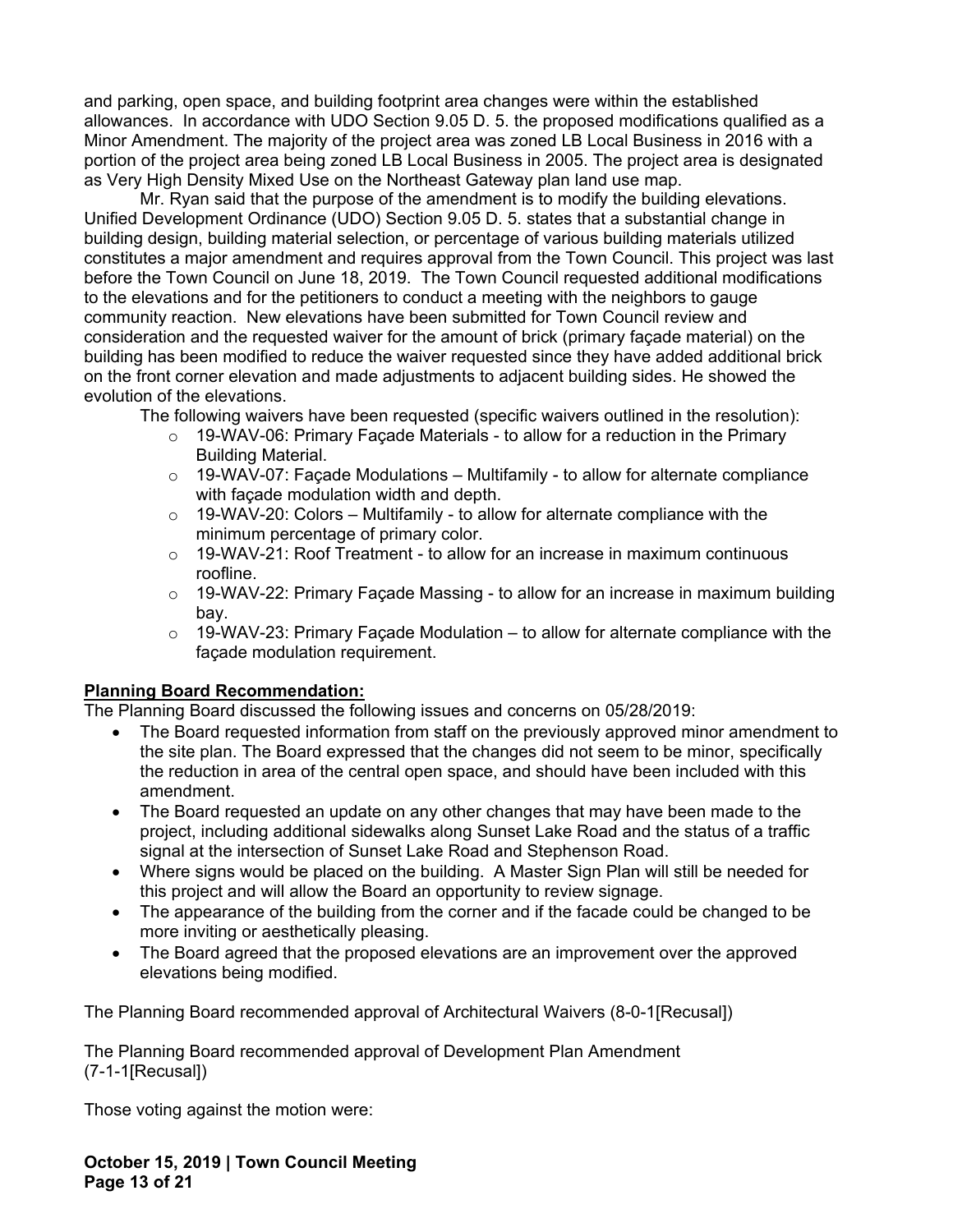Mr. McGrath: Aesthetically, the front corner façade appears too large and modifications should be made to make the corner more inviting.

Laura Holloman, Spaulding & Norris, PA, showed the elevations shown to Council in June. The concerns they heard about the previous plans was a lack of community character, and an overwhelming corner. They have added red awnings to bring a more inviting human scale to the building and add a splash of color. They increased the window sizes on the upper stories and increased the brick to blend into the surrounding area. This building is what community character is at this gateway. They tried to energize the project by bringing the activity to the street level. They intend to have public art and something to create a sense of place for the gateway. In regards to the question about the positives of this plan, they eliminated the tall retaining wall. With the new plan the distance to the garages has been reduced and the building is further away from the adjacent neighborhoods. She said that road improvements were approved three years ago, so she wants to make sure everyone has an understanding. There will be a dedicated left turn lane onto Stephenson Road, and a dedicated right turn lane on the other side. There will be a traffic signal installed prior to the first certificate of occupancy for the project. All access points along Sunset Lake Rd will have dedicated turn lanes into the site. They will pay a fee-in-lieu instead of installing a median. And they will construct a sidewalk all the way to Sunset Point.

Wayne Davis with TYJO Group, owner's representation, said that they are very proud of this plan, and anxious to hear Council's reactions. The first level will be retail / restaurant and the awnings draw the eye to that. He said that the "Welcome to Holly Springs" sign shown on the drawings is a placeholder, and they hope to put a call out to local artists for a monument to go in that spot. He showed a video showing the concept of the development.

Mayor Pro Tem O'Brian asked what the width of the space between the sidewalk and the street on Sunset Lake Road would be. Mr. Davis didn't have the measurements, but said it is separated from the street with landscaped area. They are going for a plaza feel. Mayor Pro Tem O'Brien asked if they were creating a bike lane. Mr. Davis said there is no designated bike lane, but if the street is wide enough they could. But the sidewalks go all the way. He said the neighbors were most excited about the stop light. They say it is very much needed at that intersection.

Councilman Villadsen asked if there was any concern about what will be in the windows upstairs, since they are residences, given that they are enlarged and that is the focal point. Mr. Davis said they could tint the windows, which would give privacy as well as unifying the look. And blinds are being provided in all the apartments, so that will provide consistency.

Councilwoman Kelly thanked them for working with Council and listening to them, but she thinks the terrace of the original was more welcoming.

Mr. Davis said the original concept was difficult from an ADA and an engineering angle to make happen. But they widened the archway in this design and made it more visible to invite people in. They spoke to neighbors and it was approved, and no one had negative comments. Councilwoman Lee said it still looks more like a fortress than what was shown to Council before.

 Mayor Pro Tem O'Brien asked about a median being constructed. Residents are concerned about emergency vehicles getting in with a median. Mr. Davis said they are not putting in the median, they're paying a fee-in-lieu instead of putting it in.

Councilman Berry asked where the garages were located. Mr. Davis said they took advantage of the slope in the back side and put them under the building.

Council asked about landscaping in the parking area to shield residents from headlights, parking for the restaurants and retail businesses, and about the exits on to Stephenson Road.

 Council discussed how the project does not showcase the commercial and, rather than being open and inviting enough to the outside, seems like a large apartment complex, which was not what the original concept depicted. The consensus was that the applicant consider a new design.

**October 15, 2019 | Town Council Meeting Page 14 of 21**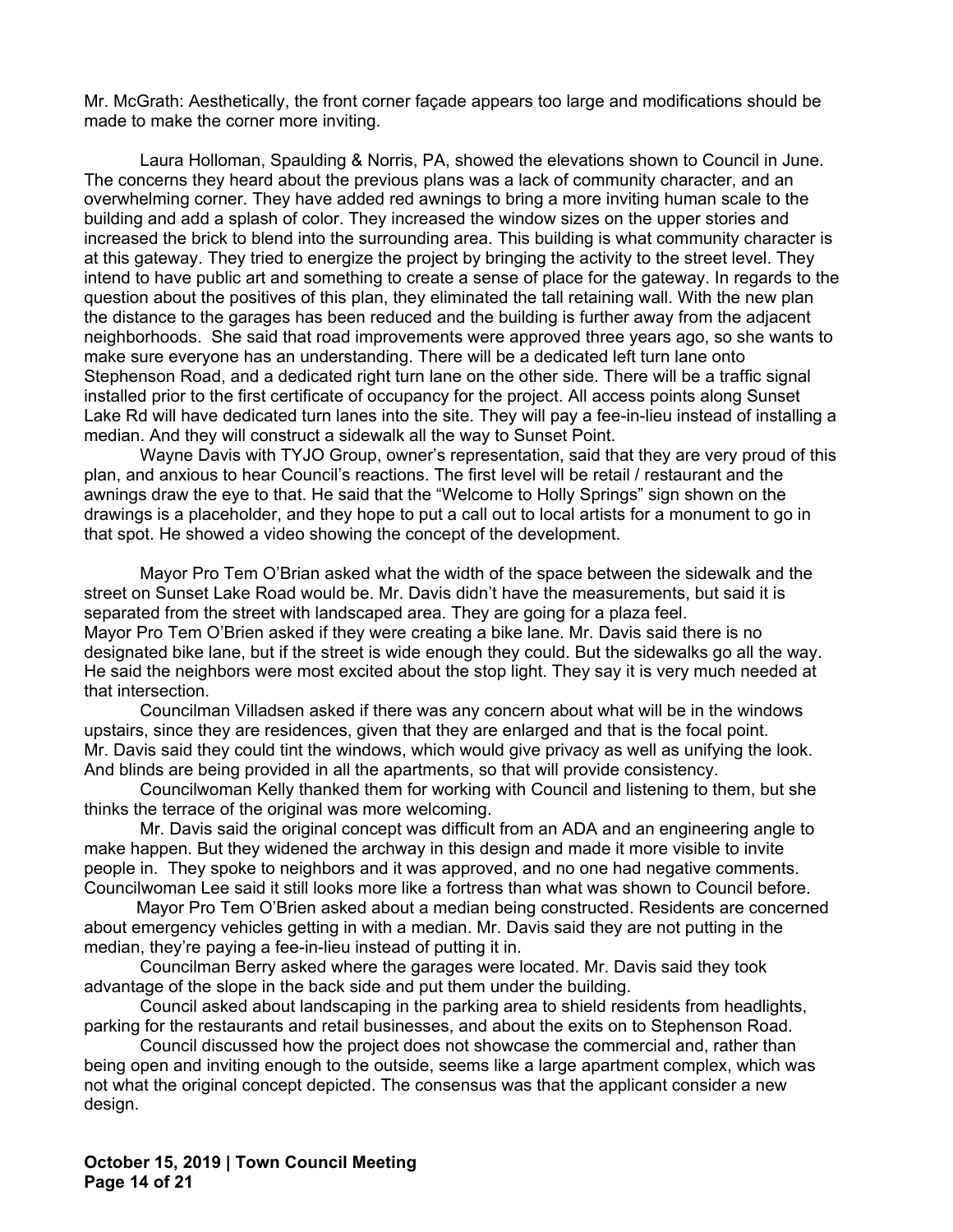**Action 1:** Motion to table Resolution 19-31.

 **Motion by:** Lee Second by: Kelly **Vote:** Unanimous

Mr. Ryan asked for clarification and Council said they want a new design for the corner, and Councilwoman Kelly was also concerned about parking being clear so that people know where to park.

### **8c. Sugg Farm Picnic Shelter**

LeeAnn Plumer, Director of Parks and Recreation, said that Town Council approved the Sugg Farm Shelter project in January of 2018 with an \$800,000 budget. The original project scope included a 7,035 sq. ft. shelter with a warming kitchen, fireplace, ceiling fans, and men's, women's and family restrooms. The site design included accessible parking and a small gravel parking lot.

Staff updated Town Council in September with bid estimates which were presented at \$1.9M, \$1.9M and \$1.433M. With the apparent low bid over budget, staff sought scope reductions from the contractor and recommendations from the Parks & Recreation Advisory Committee. Value engineered estimates from the low bid contractor include: \$1,333,645 for the simplified shelter (to include restrooms and accessible parking) or \$1,033,582 for restrooms and accessible parking only.

The Parks & Recreation Advisory Committee recommended (vote: 7 in favor, 2 opposed) to alter the project scope to include restrooms, accessible parking and an additional feature from the Sugg Farm Master Plan. Discussion from the Committee included:

- The simple shelter model may not meet the original intent of a wedding venue; focus should be more on elements (restrooms, parking) to benefit the most people.
- With value engineering, the shelter will not be a unique amenity and will duplicate shelters at Jones and Womble Parks.
- Due to the construction market, even restrooms and parking will exhaust the project budget; the full original project should be constructed with additional funding allocated.
- Consider the addition of a dog park as a feature along with restrooms and parking. A dog park is part of the Sugg Master Plan and not a duplication of services.

The two (2) opposing votes were in support of moving forward with the original scope of work. The Town is still within the 90 day window to accept the low bid with the contractor, should the Council desire to consider this option.

Due to the sustained high project cost even with the scope reduction, staff researched alternate construction types for the restroom facility. Options include a modular unit (similar to Ting Park) or a pre-fabricated facility (similar to Womble Park). Research concluded that a site appropriate restroom facility could be purchased in the range of \$120,000 to \$500,000.

If this proposal is approved, staff will seek Planning Department and Triangle Land Conservancy approval for site changes, finalize vendor selection for pre-fab restrooms, site and utility connections, and accessible parking, and a dog park amenity. Staff would hold a community engagement meeting to seek input for the operational model.

 Elizabeth Stone, Parks & Recreation Advisory Committee, said the largest issue was that there was a lot of discussion that we should have a new amenity in town that isn't available anywhere else in town. Having another amenity will draw more people to Sugg Farm.

 Leonard Lloyd, Parks & Recreation Advisory Committee, said that normally he would find himself on that side of the argument. But he felt that this was a unique piece of land, and as such deserved a unique amenity, like the shelter in its original form.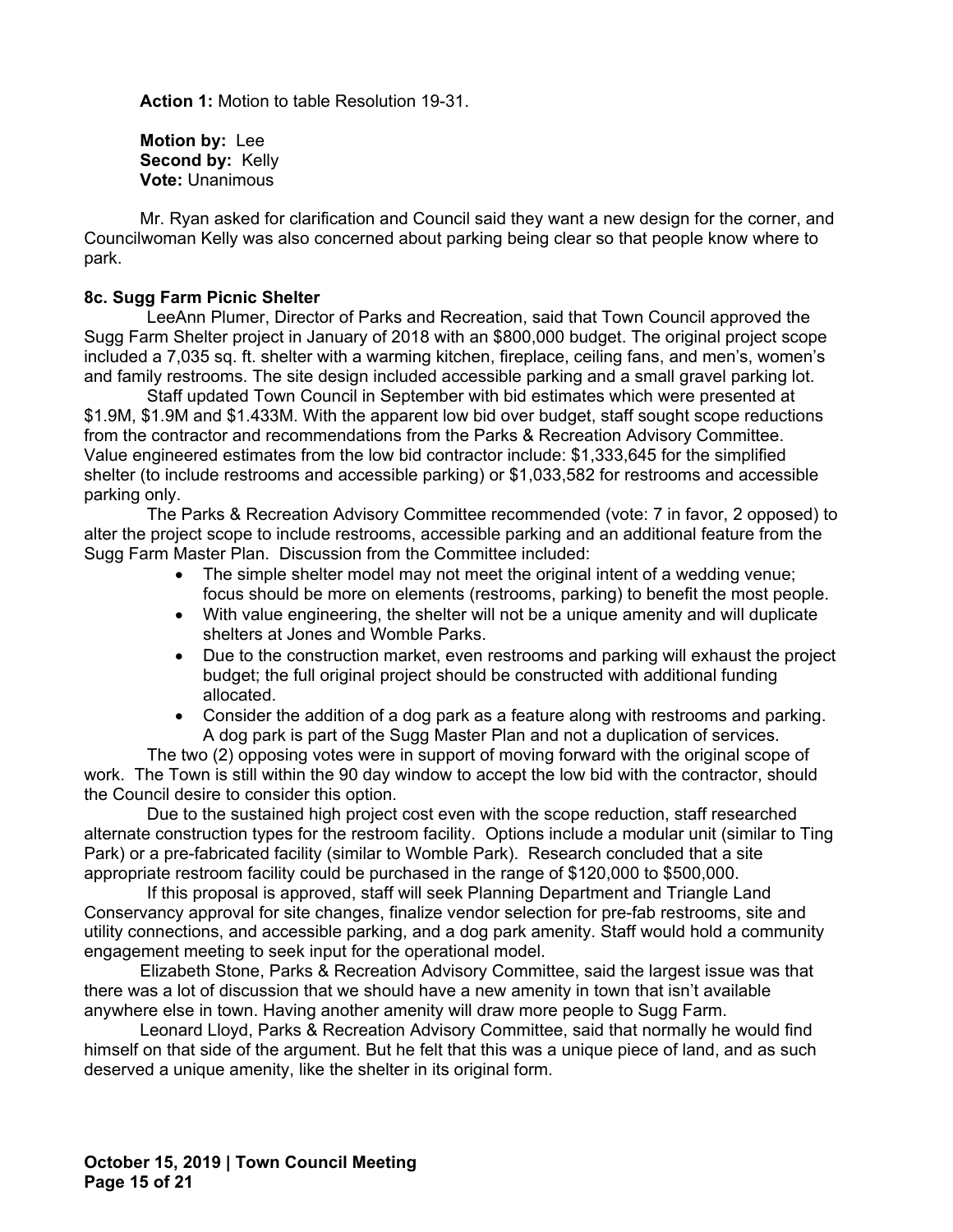Councilwoman Kelly said that from hearing from people on the "other side" of the bypass, that there is nothing on their side of town, she thinks it would be nice to hold off on the dog park to see if the town can build something unique on that side of town.

Councilman Berry said Council has been having discussions about how to use the Parks & Recreation bond money, and the public is saying that they want greenways and park land acquisition. He doesn't see how this goes with that discussion. He said he thought Council should wait and look at this holistically and make sure we are understanding what that park land is for and how to use it. He said he would like to take a look at the whole picture before acting.

Mayor Pro Tem O'Brien said the comprehensive plan from 2013 outlined many of these things. And parking, bathrooms, and a dog park were the top things. He said he hoped to sit down with the Parks and Rec committee soon and work out what we are going to do moving forward. He would suggest that we table it to talk with the committee. Councilman Villadsen said that getting restrooms and parking is what ticks all the boxes on the master plan. So he would like to go ahead but doesn't see the support from his colleagues.

Ms. Plumer said that the restrooms are outside of the bond money. This project budget was approved in 2018, and what is being bid is the scope. Staff doesn't want to tap any of those other resources to meet the original plan. This will not take anything away from doing things for the west side of town. Staff has looked at preliminary plans, and thinks the Town can stay within the approved \$800k budget.

**Action:** Motion to reject all bids on the Sugg Farm Shelter Restroom Project and to modify the project scope following the Parks and Recreation Advisory Committee's recommendation to include a restroom facility utilizing an alternate construction type, accessible parking, and dog park, within the original project budget.

 **Motion by:** Villadsen **Second by:** Lee **Vote: Ayes:** Villadsen, Lee, O'Brien, Berry **Nay:** Kelly The Motion passed.

#### **9. NEW BUSINESS**

## **9a. Preliminary Plan 19-MAS-01, New Hill Road Subdivision**

 Matt Beard, Planning and Zoning, said that the applicant has proposed a 43 lot single family subdivision at the property located at 12136 Holly Springs New Hill Rd. This project is considered a Major subdivision since it includes the creation of more than 4 lots, the installation of public utilities and dedication of public right-of-way, and is therefore required to be considered by the Town Council for official action on the preliminary plan. The parcel was zoned R-10 CU: Conditional Use Residential on October 16, 2018 with certain developer offered conditions as spelled out in the agenda packets. It is surrounded by similar type subdivisions. The rezoning for this site stipulated that the power line easement be removed for density calculations. The full site survey identifies all trees that are considered specimen trees as well as any tree stands. The trees in the power line easement do not count towards tree preservation, as Duke Energy reserves the right to remove trees in their easement. The applicant is providing 21.2% of the acreage as dedicated tree preservation.

## **Planning Board Recommendation:**

Mike Andreas said the Planning Board discussed the following issues and concerns on 09/24/2019:

- Impact of overhead power lines on adjacent residents
- TIA not being required by the Town for this project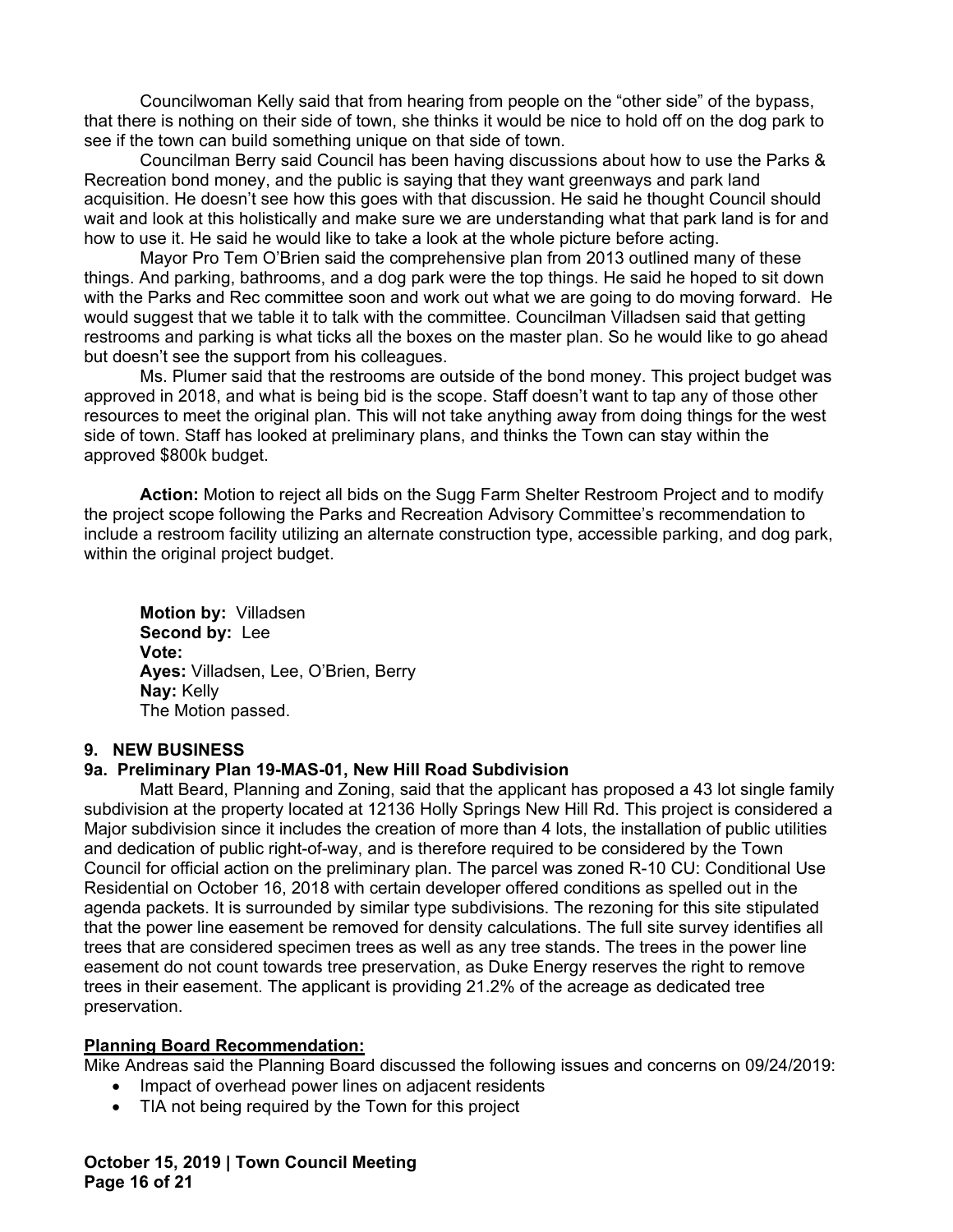Fee-in-lieu of signal at the intersection of Green Oaks Parkway and New Hill Road proportionate to the project's impact in the amount of \$6,000

The Planning Board recommended approval (6-1-2)

Those voting against the motion were:

Mr. Crandall – Concerns regarding proximity of residences to power lines.

Mr. Andreas said that staff said that the homes are within the legal distance from the power lines. It is a concern of the planning board, but they know it is not something they can regulate.

Mr. McGrath said that there were traffic concerns. Planning Board believed that if they had a new TIA it would actually make the developer pay less. There was also discussion about who was responsible for the pond.

Staff Note: Staff recommendation 2a that was presented to the Planning Board has been removed from the recommended conditions as it is not required for this project at the specified timeframe.

Councilwoman Kelly asked about amenities for the 43 homes. Applicant, John Frazier, said that the developer has secured an agreement from 12 Oaks to use their amenities. This development will have its own HOA, but they have an agreement that their residents will have a social agreement to use the 12 Oaks amenities. Councilwoman Kelly said she was concerned that there were no play area or swings or anything that residents could reach without getting in a car, and she is worried about the power lines.

Councilwoman Lee asked if the Town has done any studies on power lines. Councilman Villadsen said he was concerned that if the Town tried to impose stricter rules it might conflict with State and Federal laws. Town Attorney, John Schifano, said that the federal government preempts municipal power. Municipalities can use their zoning power, but they cannot restrict based on power lines.

Applicant said that they are within the federal guidelines.

**Action:** Motion to approve Preliminary Plan #19-MAS-01 New Hill Road Subdivision with the conditions stated below.

 **Motion by**: Villadsen  **Second by**: Berry  **Vote: Ayes:** Villadsen, Berry, O'Brien, Lee **Nay:** Kelly The Motion passed.

## **Conditions:**

- 1. This project will be required to meet Town's NPDES Phase II Post Construction Stormwater ordinance.
- 2. The following must be completed prior to the first Construction Drawing submittal:
	- a. Documentation in the form of a recorded plat must be provided for offsite right-of-way to be dedicated for this project.
	- b. Thoroughfares, collectors, and boulevards will require a calculated pavement design and approval by Town and NCDOT.
	- c. A flood study is required to meet the Town's policy for Hydrologic Basin Models (Town Policy - P-018).
	- d. All items listed on the Stormwater Submittal Checklist, Form #1600.
	- e. Provide a sealed engineer's report including calculations to verify hydraulic capacity of existing pond.

**October 15, 2019 | Town Council Meeting Page 17 of 21**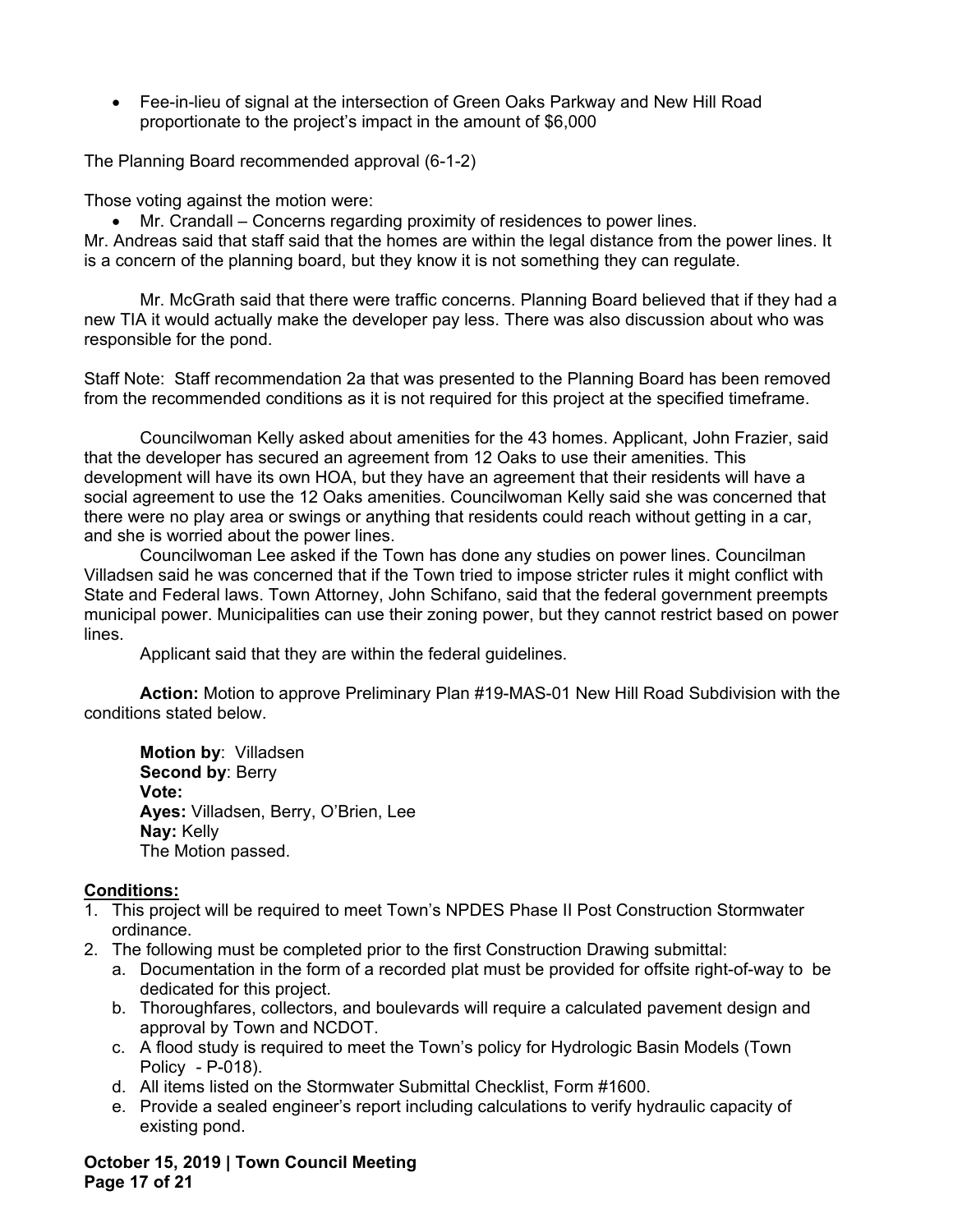- f. Provide a sealed engineer's report and recommendations to verify structural integrity of dam(s).
- 3. Prior to Construction Drawing Approval, the following items must be addressed:
	- a. Street Tree locations shall be shown with approved lighting fixture locations and shall be positioned as to not interfere with any lighting fixtures or any site distance triangles.
	- b. Relocation of overhead utilities underground will be required with this project.
	- c. Fee-in-lieu proportionate to your project impact of upgrades to the Twelve Oaks Forcemains/Pump Station.
	- d. Fee-in-lieu of signal at the intersection of Green Oaks Parkway and New Hill Road proportionate to the project's impact in the amount of \$6,000.
	- e. Any off-site water and sewer facilities that are needed to serve this project must be completed and accepted. The Town is not responsible for completion of off-site sewer facilities, and will not guarantee completion of such facilities by any other party.
	- f. Approval of Stormwater Management Plan.
	- g. Stormwater sureties are required on this project. A performance surety in the form of a bond, letter of credit or cash is required in the amount of 125% estimated construction cost of the stormwater BMP prior to the preconstruction meeting and a maintenance surety in the form of a cash escrow account in the amount of 35% the actual construction cost of the BMP is required at the end of the performance monitoring period for the project.
	- h. All environmental permits must be obtained for entire project.
- 4. At time of petitioning for the first Final Plat for this subdivision:
- a. Homeowner's Association covenants shall be submitted for review prior to recording.
- 5. Prior to the submittal of any UDO Permit for Sign Installation for permanent signage, a Master Sign Plan must be submitted to the Department of Planning & Zoning for review and approved.
- 6. No more than 85% of building permits shall be issued prior to the installation of all street trees not located along a residential lot.

# **9b. Village District Speed Limits**

 Mary DePina, Engineering, said that with the opening of Town Hall Commons, soon to be followed by the opening of the Block and the new Rex Hospital facility, the Village District is becoming a destination location for both residents and the surrounding communities. Currently, Avent Ferry Road's speed limit is 35 mph from NC Hwy. 55 to Earp Street. Main Street is currently 35 mph from NC Hwy. 55 to Rogers Street, and reduces to 25 mph from Rogers Street to Earp Street. Ms. DePina clarified that the new speed limit on Main Street would be 25 mph from Oak Avenue to Holly Springs Road. As the Village District grows and becomes more of an attraction for visitors, both vehicular and pedestrian traffic will continue to increase. Lowering the speed limits will make travel through the Village District safer. The new speed limits will provide safer mobility for vehicles and pedestrians alike and will provide a safer environment during festivals and other events in the Village District. US Department of Transportation data show that reducing the speed limit 10 mph drastically reduces pedestrian deaths in the event of an accident.

**Action 1:** Motion to repeal speed limit of 35 mph and enact a speed limit of 25 mph on Avent Ferry Road from Oak Avenue to Earp Street.

 **Motion by**: Lee  **Second by**: Kelly  **Vote:** Unanimous.

**Action 2:** Motion to repeal speed limit of 35 mph and enact a speed limit of 25 mph on Main Street from Oak Avenue to Rogers Street, and from Earp Street to Holly Springs Road.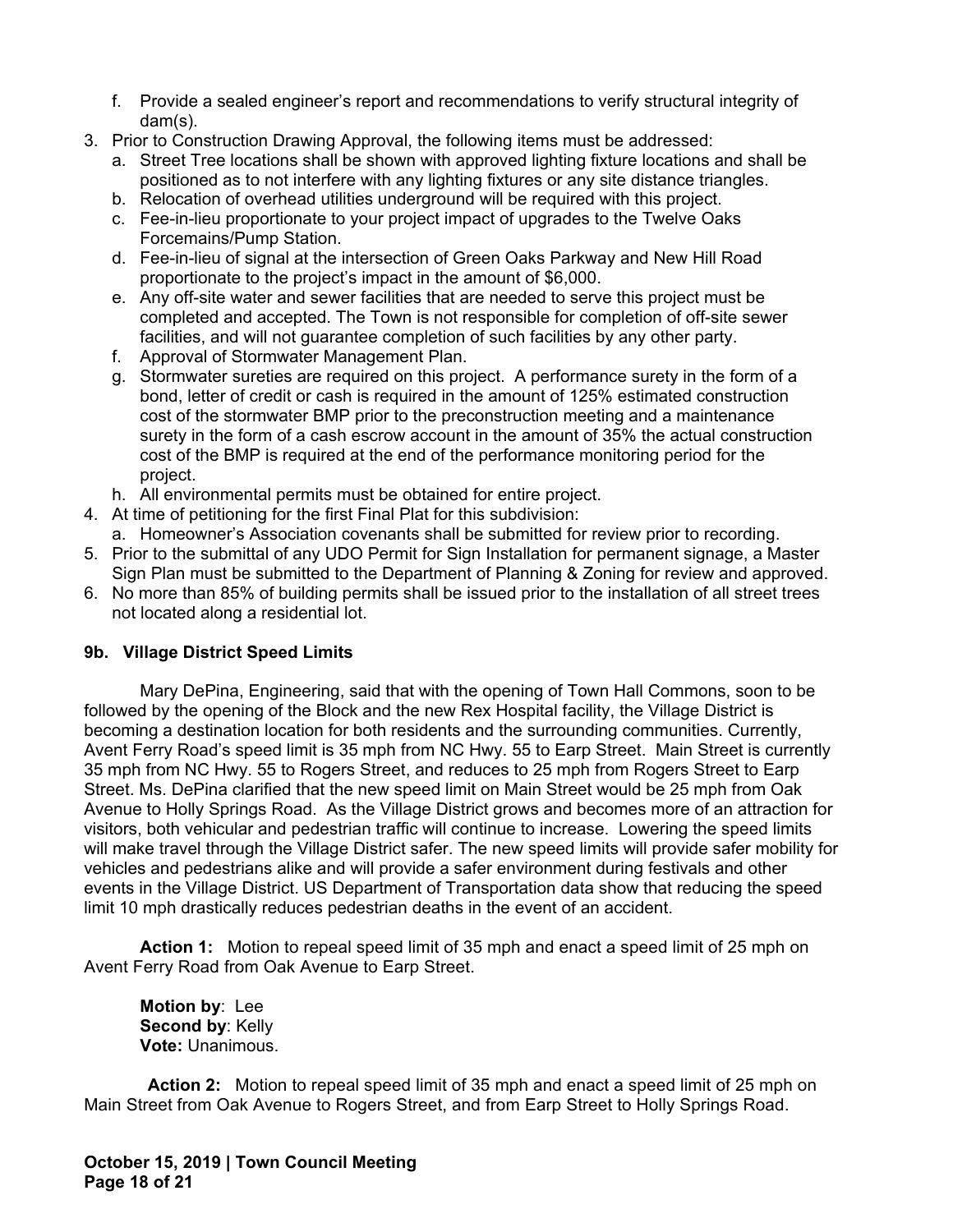**Motion by**: Lee  **Second by**: Kelly  **Vote:** Unanimous.

### **9c. Fiber Connection NCDOT Municipal Agreement**

Kendra Parrish, Director of Engineering, said that Intelligent Traffic Systems "ITS" provides a proven set of strategies for advancing transportation safety, mobility, and environmental sustainability by integrating communication and information technology applications into the management and operation of the transportation system. The benefits to having the signals connected via fiber include:

- A more reliable connection;
- A baseline communication for real time traffic management; and,
- Coordination of signals.

Ms. Parrish said that currently NCDOT maintains a dial up modem signal system that is complaint driven, has frequent interruptions, and a delayed response time.

She said that NCDOT will reimburse the Town 100% in the amount of \$390,000 toward the connection of all signals to the existing Town fiber. This is Phase 1 of the plan. Phase 2 will update all signals' software, and upgrade the fiber connection to the NCDOT traffic center. Phase 3 will include calibrating timing plans with current traffic counts and installing cameras on major intersections. Phases 2 and 3 will be future budget requests and are part of a 5 to 7 year plan. There has been a lot of coordination with the fire department to get software requiring preemption, which uses GPS technology to register as fire trucks approach an intersection, change the lights to allow them through, and then go back to the timing plan.

Ms. Parrish discussed the future of outsourcing the monitoring, or handling it in-house. She discussed best practices in nearby municipalities and the percentage of funding they receive from NCDOT.

Councilman Berry asked if the Town was starting the project now. Ms. Parrish said that if Council approves the agreement staff will go out and get a contractor who can connect the fiber within the next 8 to 9 months. It needs to be in this budget year. Councilman Berry asked about the funding source. Ms. Parrish explained that there are two projects that the Town is moving forward with that will be funded from the Sportsmanship Way reimbursement. It is a cash-flow and timing issue. If we get it done in this budget year, we get reimbursed in this fiscal year. Mayor Pro Tem O'Brien asked who is responsible for repairs if the fiber gets cut. Ms. Parrish said that the Town is because it's our utility.

**Action:** Motion to approve NCDOT Municipal Agreement for 100% reimbursement for the connection of fiber to the signals in Holly Springs municipal limits.

 **Motion by:** Villadsen **Second by:** Lee **Vote:** Unanimous

#### **9d. Amendment to Street Tree Maintenance Ordinance**

Matt Beard, Planning and Zoning, said that the Street Tree Maintenance Ordinance was approved by Town Council on June 4, 2019 as a replacement for the previous Town Policy (P-39). Shortly after the adoption, staff received comments from the NC Forest Service suggesting that changes would need to be made to meet the requirements of the Tree City USA standard #2.

 Proposed changes to the Street Tree Maintenance ordinance needed in response to review from the NC Forest Service in support of achieving Tree City USA designation include:

- Reorganization to add a "Definitions" section
- Expanded Purpose statement

**October 15, 2019 | Town Council Meeting Page 19 of 21**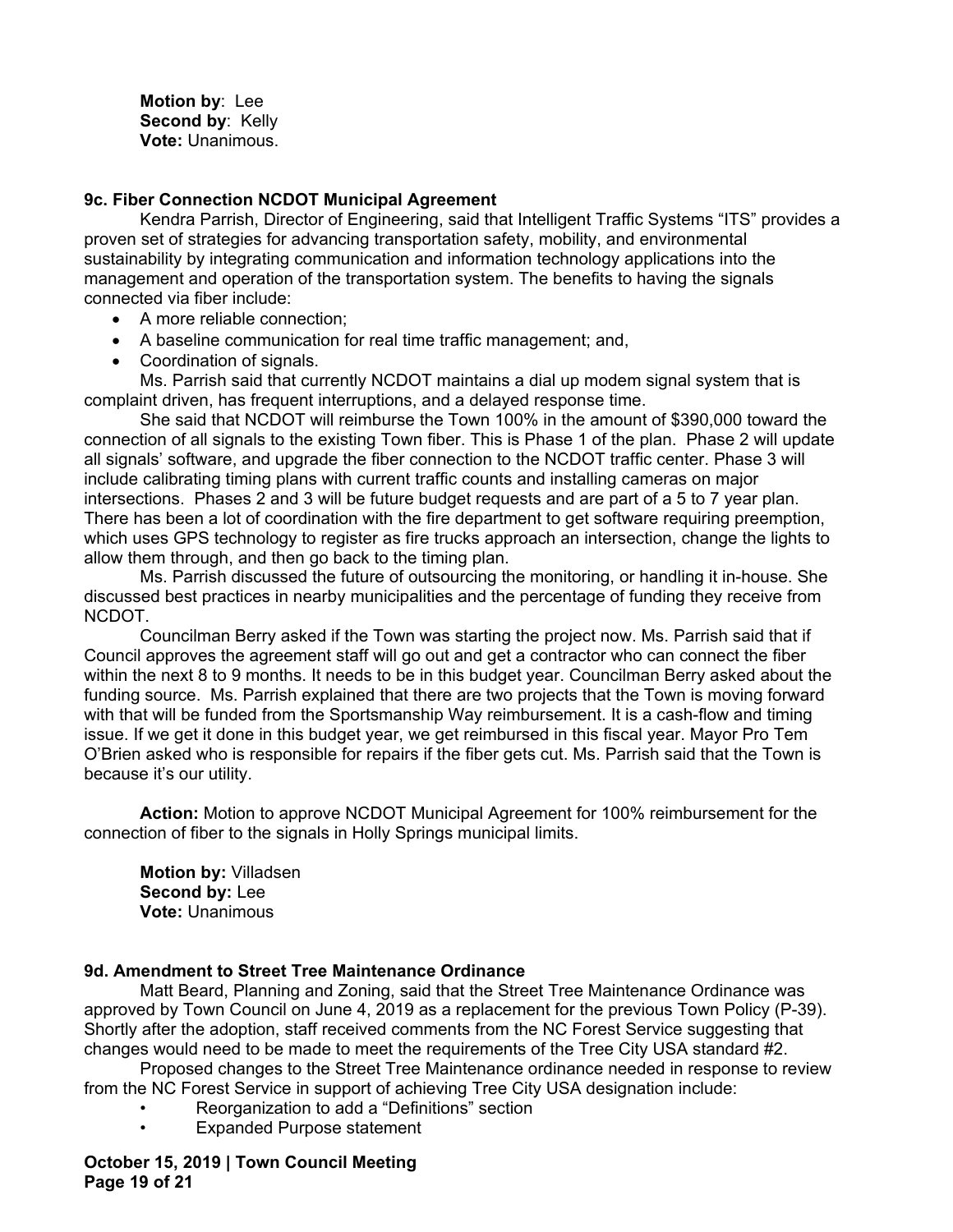• Inclusion of "Public Trees" for those trees on Town properties not only "Street Trees"

• Specific Department references for Town Maintenance Activities (i.e. "Public Works" rather than just "Town")

 Staff received confirmation from the NC Forest Service on September 27, 2019 that the draft as written would be satisfactory to meet the minimum standards for Tree City USA designation. Tree Advisory Committee Review:

 The Tree Advisory Committee has reviewed and discussed the proposed changes to the Street Tree Maintenance Ordinance at their September 9 meeting and voted 3-0-2 in favor of the proposed amendment.

**Action:** Motion to approve Ordinance 19-10 to amend Chapter 14: Public Works, Article IV. Streets, Sidewalks and Other Public Places, Division 6 Street Tree Maintenance.

 **Motion by:** Kelly **Second by:** Lee **Vote:** Unanimous

Randy Harrington, Town Manager asked permission to interrupt the agenda. Given the late hour he wanted to recognize Matt Beard on his last night as a member of the Planning Department in case he left the meeting prior to the Manager's report. Mr. Beard is moving to the Parks & Recreation Department as a Parks & Recreation Planner. Matt thanked Gina Clapp for his time the Planning and Zoning Department.

## **9e. School Days Lane Water Line**

 Mary DePina, Engineering, said the addition of this water line is necessary to provide increased capacity to the Town's water system and maintain appropriate fire flow as demand increases. During the warm weather months this additional infrastructure will allow continuous storage in the tank.

 She said that the design is complete and all permits have been obtained. The Public Works department will be completing the construction of the improvements which should save the town approximately \$70,000 when compared to a private contractor. A utility easement was acquired from Wake County at no cost. The project consists of installing approximately 1,100 linear feet of 16" water line that will parallel an existing 12" water line. The project will occur along School Days Lane from the entrance at Holly Springs Road to the water tower located at Jones Park.

 This addition will help a number of issues within a water distribution system which include but are not limited to:

- improving fire flow pressure; and,
- maintaining pressure on warm weather days when water usage is high.

**Action:** Motion to approve the project budget and provide funding in the amount of \$113,700 which consists of a base amount of \$103,500 and a project contingency in the amount of \$10,200.

 **Motion by:** Lee **Second by:** Berry **Vote:** Unanimous

## **10. OTHER BUSINESS**

None that required action.

## **11. Manager's Report**

Residents should receive information in the next couple of weeks about the change in yard waste collection. Notices are going out over the next several weeks.

**October 15, 2019 | Town Council Meeting Page 20 of 21**